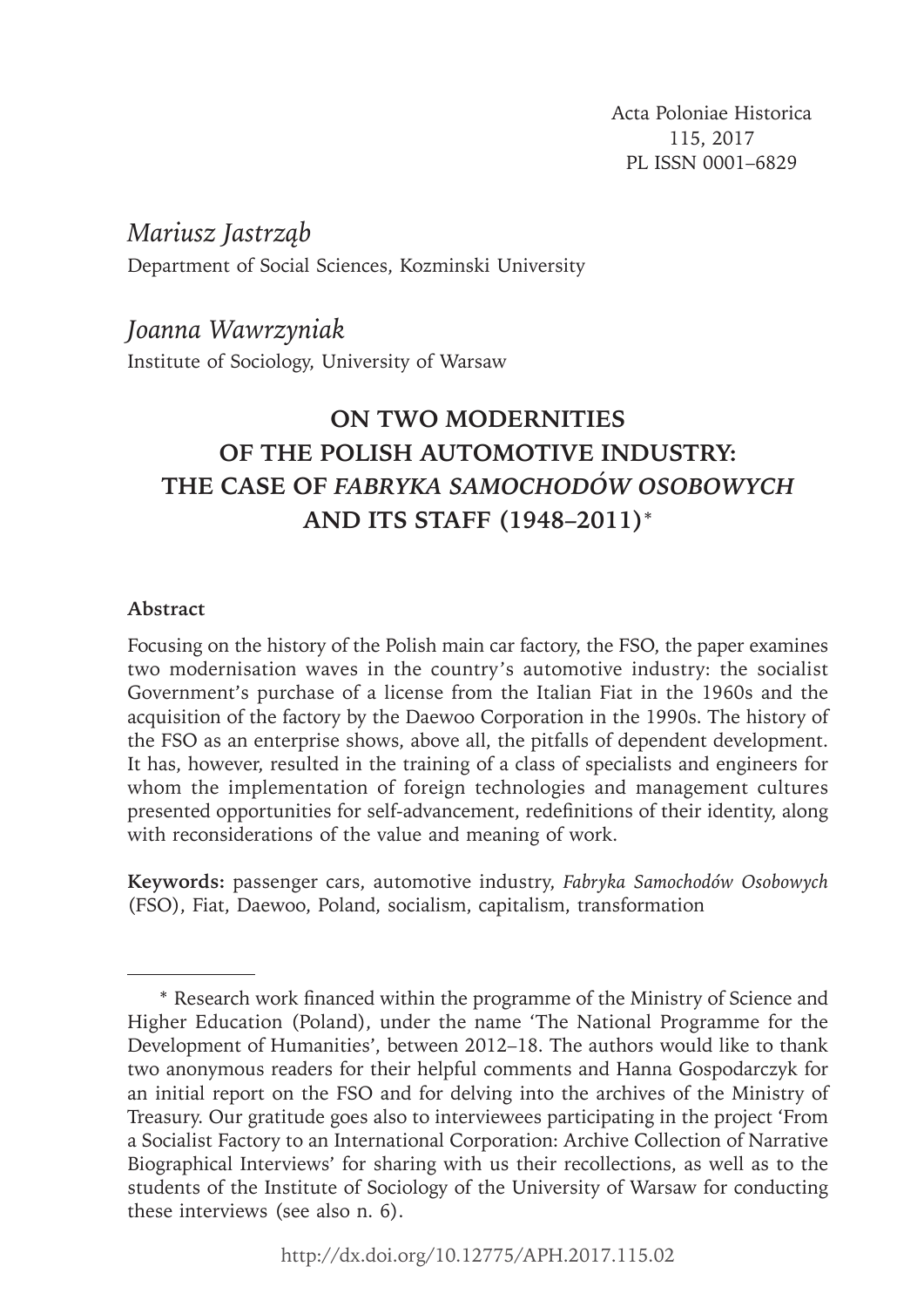## I INTRODUCTION

The Fiat 125p has been an icon of socialist modernity in Poland.<sup>1</sup> The history of its Warsaw producer, Passenger Automobile Factory (*Fabryka Samochodów Osobowych*, FSO) stood in the background of this image.2 The attempt to transform the FSO into a large, modern factory took place in the 1960s and 1970s. By that time, however, the global automotive market had already achieved a stage of maturity with very high entry barriers. In 1970, a fairly small group of large manufacturers from the United States, Western Europe, and Japan controlled 90 per cent of the global car market.<sup>3</sup> In the following decade, any enterprise with the ambition to be globally competitive had to produce at least 500,000 units of one car model annually. The largest market players entered into strategic alliances, producing parts and components

<sup>&</sup>lt;sup>1</sup> Radosław Bugowski, 'Polski Fiat jako "miejsce pamięci". Rola i obraz marki w kulturze polskiej drugiej połowy XX wieku. Refleksje wokół koncepcji', Klio, xvi, 1 (2011), 123–39.

<sup>&</sup>lt;sup>2</sup> No comprehensive academic study on the history of the factory is available. There are, however, some publications that appeared on the occasions of its anniversaries: Zdzisław Konieczniak and Piotr Majewski, *20 lat Fabryki Samochodów Osobowych* (Warszawa, 1971); Zdzisław Konieczniak, *Fabryka Samochodów Osobowych 1951–1976* (Warszawa, 1976). Moreover, FSO Fans and Friends Club has published several works targeted at motorisation enthusiasts. They include: Zbigniew Boniecki (ed.), *Opowieść o FSO. Historia tej warszawskiej fabryki* (Warszawa, 2010); Leopold Brzechowski, *Fabryka Samochodów Osobowych w Warszawie 1951–2006. Kalendarium*  (Warszawa, 2008); Jerzy Dembiński, Album samochodów FSO (Warszawa, 2004); Mirosław Górski, *Historia konstrukcji samochodów FSO 1951–2006* (Warszawa, 2009); Tadeusz K. Rękawek, *Wspomnienia o ludziach i wydarzeniach w FSO na Żeraniu 1951–1991* (Warszawa, 2009). In addition, books on the cars manufactured in the FSO have been published: Karol J. Mórawski, *Syrena. Samochód PRL* (Warszawa, 2005); Zdzisław Podbielski, *Katalog części zamiennych FSO Syrena 104. Powstanie i rozwój konstrukcji samochodu Syrena* (Warszawa, 2009); *idem*, *Polski Fiat 125p / FSO 1500* (Warszawa, 2009). Finally, considering the history of the factory, the issues related to the license contract with Italian Fiat are of key importance. Hubert Wilk has recently discussed them in the article 'Próba modernizacji polskiego przemysłu maszynowego w drugiej połowie lat 60. Przypadek fiata 125p', *Roczniki Dziejów Społecznych i Gospodarczych*, lxxvi (2016), 411–37. From the Italian point of view, one may explore them in the memoire by Riccardo Chivino, *La Fiat in Polonia, Jugoslavia e Russia nei ricordi di Riccardo Chivino* (Turin, 2014).

<sup>&</sup>lt;sup>3</sup> For comparison: during this time, only 5 per cent of global manufacture of vehicles was produced in the Council for Mutual Economic Assistance (Comecon) countries.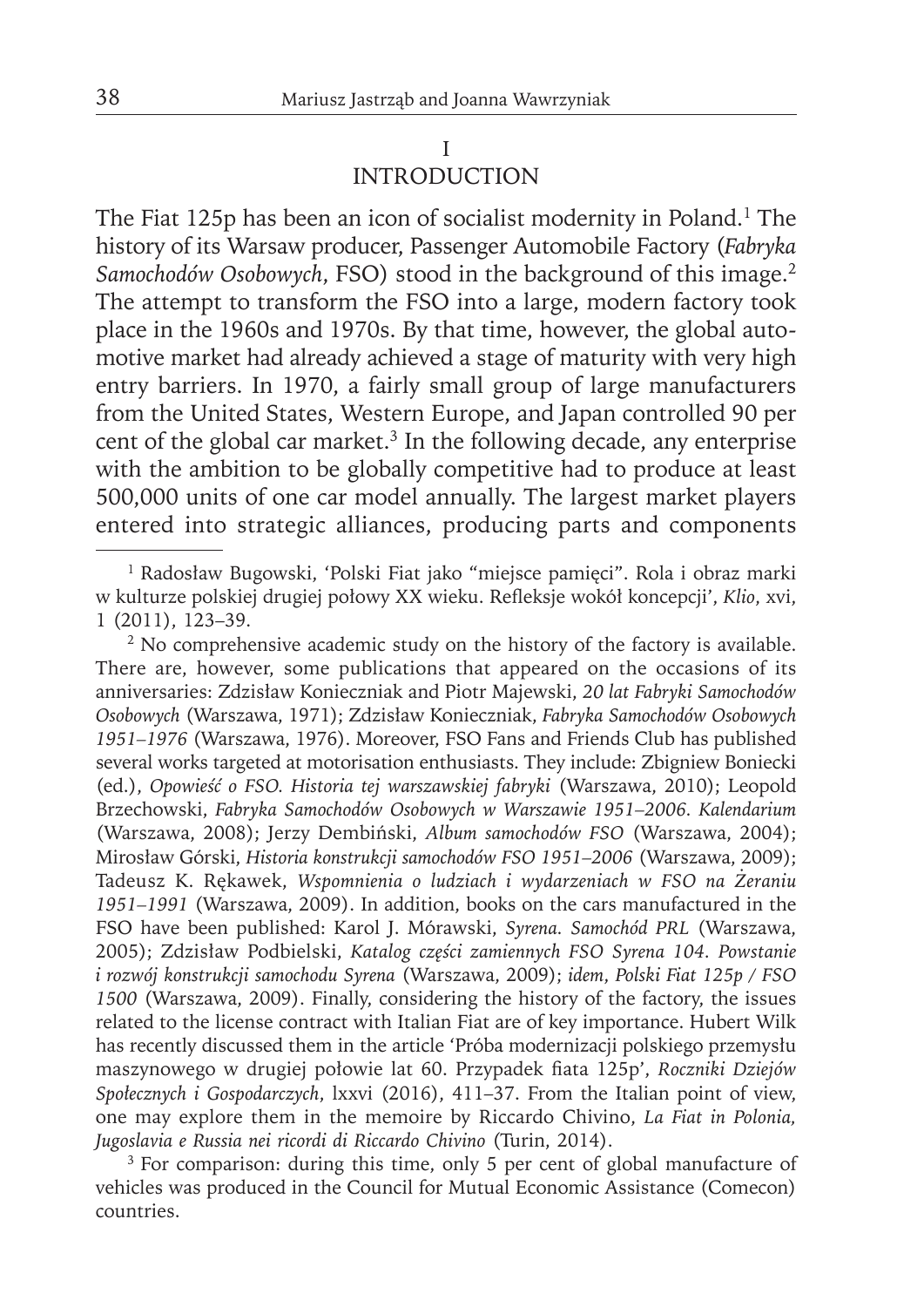for each other to benefit from the economies of scale. The demand for cars was not rising as rapidly as it had in the preceding decades, therefore, companies were required constantly to increase their flexibility to be able to tailor their vehicles to the needs of individual clients. The public opinion demanded improvements in car safety features and environment protection standards. Consequently, the automotive industry had to spend growing amounts on research and development. Although processing and assembly operations became not only automated but also computerised, labour remained a crucial component of the total production costs. Thus, large manufacturers attempted to relocate production to those countries where workforce costs were lower.4

In this paper, we present how a periphery producer tried to find its role in this reality.5 The paper highlights two distinct moments in the history of the FSO: purchasing the licence for the Fiat 125p model in the late 1960s and the acquisition of the company by the Daewoo Corporation in the mid-1990s. These two events resulted in transferring

<sup>5</sup> The automotive industry has been for some time an important field for research into the social and cultural impacts of technology and management style transfers. Researchers, dealing with the history of the automotive industry in Europe, most frequently ask about the scope of adaptation and renegotiation of American patterns of mass production and mass consumption. Research conducted in peripheral areas of Europe, i.e. in Spain and Portugal, shows how a modern automotive industry was created with almost unlimited access of enterprises to cheap labour, under protectionism and in relative isolation from external markets, and further, what the course of its development was like when the market began to open to the world, and how the industry changed the local economy and industrial relationships. See Tomàs Fernández-de-Sevilla, *El desarollo de la industria del automóvil en España: El caso de FASA-Renault, 1951–1985* (PhD thesis, Universitat de Barcelona, 2013); Montserrat Pallares-Barbera, 'Changing Production Systems: The Automobile Industry in Spain', *Economic Geography*, cxxiv, 4 (1998), 344–59; Tommaso Pardi *et al.*, *Les Actes du GERPPISA*, xvi, 40 (2007): *State and Politics in the Automobile Industry: Extending the Notion of Compromise of Government*; Andrea Tappi, 'El fordismo en la industria europea del automóvil y la SEAT (1950–1970)', *Revista de Historia Industrial*, xvi, 34 (2007), 97–128. See also Dankbaar, *Economic crisis and institutional change*, 85–103.

<sup>&</sup>lt;sup>4</sup> To learn more about the development trends within the automotive industry see Yves L. Doz, 'The Internationalization of Manufacturing in the Automotive Industry: Some Recent Trends', *Social Science Information*, xx, 6 (1981), 857–81; Bernard Dankbaar, *Economic crisis and institutional change. The crisis of Fordism from the perspective of the automobile industry* (PhD thesis, Rijksuniversiteit Limburg te Maastricht, Maastricht, 1993), 85–103.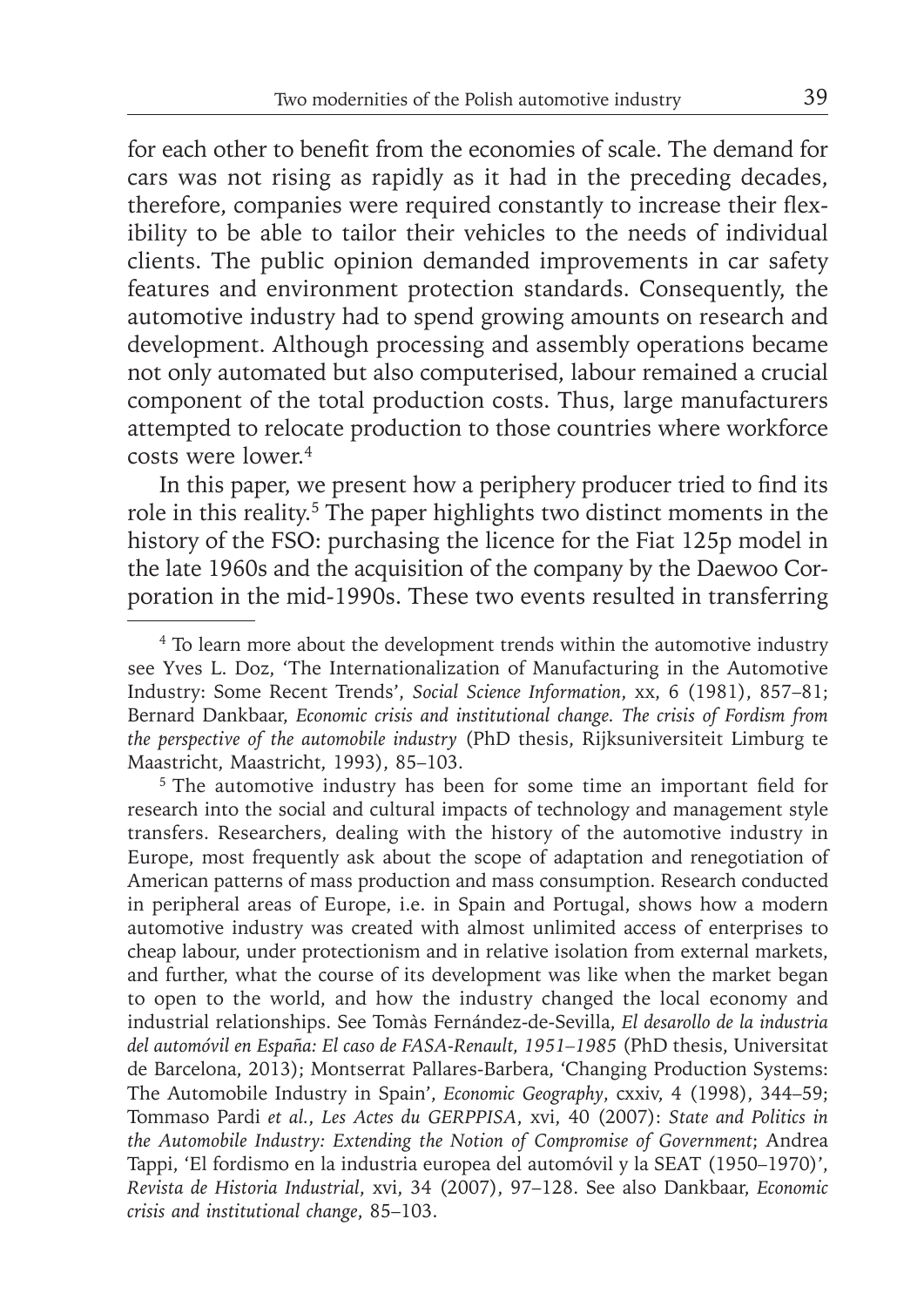of two different technological and management concepts into Poland, the Italian and the Korean one, respectively. Although each of those modernization waves took place in drastically different circumstances, they both originated from Poland's dependence on foreign technologies and pertained to the same site and its employees.<sup>6</sup> Thus, against the background of general FSO history, the paper explores how its specialists and managers experienced the two modernizations of their factory.7 In both cases, the implementation of foreign technologies was a challenge for them not only on practical, but also on reflexive grounds, forcing them to redefine their identities. The Fiat 125p model was already slightly outdated when entered into production in the FSO in the second half of the 1960s. Nevertheless, technological and organizational changes that the factory was undergoing at that time constituted a genuine encounter with modernity for the staff: an experience with a potential to reshape their beliefs, aspirations and worldviews. A quarter of a century later, when the factory was sold

<sup>7</sup> We focus on the circumstances influencing the perspective of technical personnel and management. Working class perspective is comprehensively described both in the historiography of post-war period and in the sociology of transformation. See for example, Juliusz Gardawski, *Poland's Industrial Workers on the Return to Democracy and Market Economy* (Warszawa, 1996); Padraic Kenney, *Rebuilding Poland, Workers and Communists, 1945–1950* (Ithaca, 1997); Katherine Lebow, *Unfinished Utopia: Nowa Huta, Stalinism, and Polish Society, 1949–56* (Ithaca, 2013); Adam Mrozowicki, *Coping with Social Change: Life Strategies of Workers in Poland's New Capitalism* (Leuven, 2011); David Ost, *Defeat of Solidarity: Anger and Politics in Postcommunist Europe* (Ithaca, 2005), and numerous works on the Solidarity social movement. Studies on the ways of creating and experiencing modernity by 'technocracy', are still undeveloped in Polish recent history, even though the issue has been studied by sociologists and management specialists of the socialist times, see for instance: Witold Kieżun, *Dyrektor. Z problematyki zarządzania instytucją* (Warszawa, 1974); Witold Morawski, *Zmierzch socjalizmu państwowego* (Warszawa, 1994), and Jacek Wasilewski, *Kariery społeczno-zawodowe dyrektorów* (Warszawa, 1981).

<sup>&</sup>lt;sup>6</sup> To this end, besides the published recollections and press materials, we have chiefly used interviews and archives. In the years  $2015-16$ , 23 interviews with former FSO employees, mostly engineers and specialists, were recorded with the use of the biographical method. Most of the interviews have been archived in the History Meeting Centre (*Dom Spotkań z Historią*, DSH) in Warsaw. For the purpose of this article, the interviewees remained anonymous (FSO1, FSO2, etc). Archive materials, kept in the branch of the Warsaw State Archives (*Archiwum Państwowe w Warszawie* [hereinafter: APW]) in Milanówek, come from the FSO collection [hereinafter: FSO]. These are mainly annual reports of the factory's activity and employee council documents.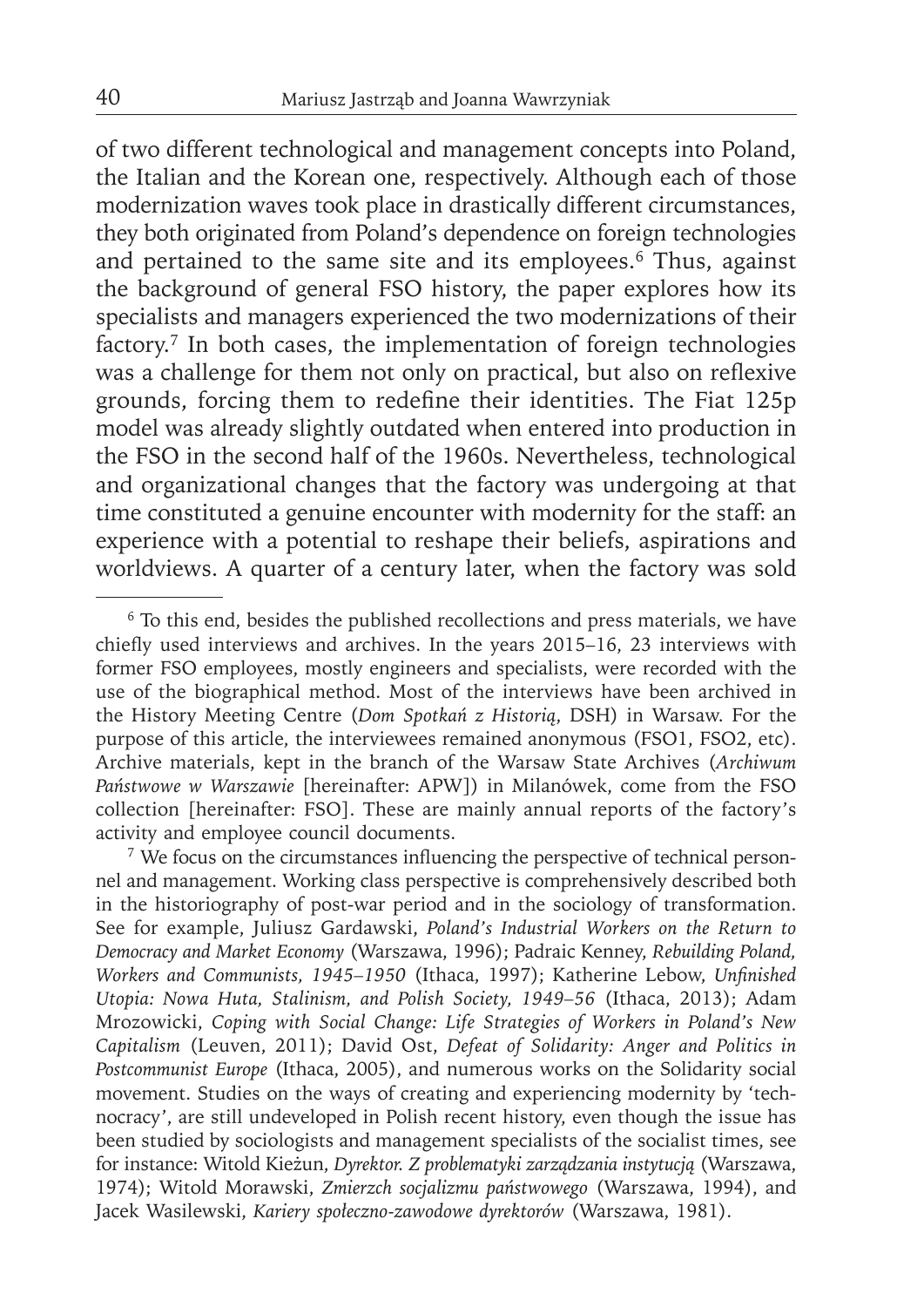to Daewoo, the situation of rapid learning repeated itself, followed, however, by a bankruptcy. Thus, although the history of the FSO as an enterprise shows mainly the pitfalls of dependent development, its human feel is that of changing horizons of expectations.

After Shmuel N. Eisenstadt, we understand modernity as 'continual constitution and reconstitution of a multiplicity of cultural programmes' influenced by globalisation processes.<sup>8</sup> From this perspective, socialism involved modernisation dependent on the combination of global pressures and local conditions.9 By the same token, the 'new Polish capitalism<sup>'10</sup> built after 1989 was a local and temporary configuration of transnational elements rather than 'the end of history'.11 Combining the approaches of economic and business history with those of social history and an everyday life perspective, we show each of those forms of modernity at a microscale of a car factory.

#### II

## MODEST BEGINNINGS

The factory located in the Żerań district of Warsaw was the first, and the most significant, site of the passenger cars production in Poland.<sup>12</sup>

<sup>8</sup> Shmuel N. Eisenstadt, 'Multiple Modernities', *Deadalus*, cxxix, 1 (2000), 2. See also, for instance: Johann P. Arnason, 'Communism and Modernity', *Deadalus*, cxxix, 1 (2000), 61-90; Peter Beilharz, *Socialism and Modernity* (Minneapolis, 2009). On the relationships between mobility (thus, among others, the development of the automotive industry) and modernity in socialism: Kathy Burrell and Kathrin Horschelmann, 'Introduction: Mobility in Soviet and East European Socialist and Post-Socialist States', in *eaedem* (eds.), *Mobilities in Socialist and Post-Socialist States: Societies on the Move* (New York, 2014), 4–10.

<sup>&</sup>lt;sup>9</sup> Writing about automotive industry in the Soviet Union, Romania, and the German Democratic Republic, Luminita Gatejel emphasised that within the Soviet bloc there were no universal patterns of industrial development, nor uniform solutions to the problem of satisfying consumers' needs or building relations with other socialist countries and the Western world. See *eadem*, *Warten, hoffen und endlich fahren. Auto und Sozialismus in der Sowjetunion, in Rumänien und der DDR (1956–1989/91)* (Frankfurt am Main, 2014).

<sup>10</sup> Jane Hardy, *Poland's New Capitalism* (London, 2009).

<sup>11</sup> Francis Fukuyama, *The End of History and the Last Man* (New York, 1992).

<sup>12</sup> In the early 1970s, Small Engine Car Factory (*Fabryka Samochodów Małolitrażowych*, FSM) in Bielsko-Biała and Tychy was established, producing, among others, the Polish Fiat 126p. On the FSM and Fiat 126p: Ryszard Iskra, *Historia Fabryki Samochodów Małolitrażowych* (Bielsko-Biała, 2013); Aleksander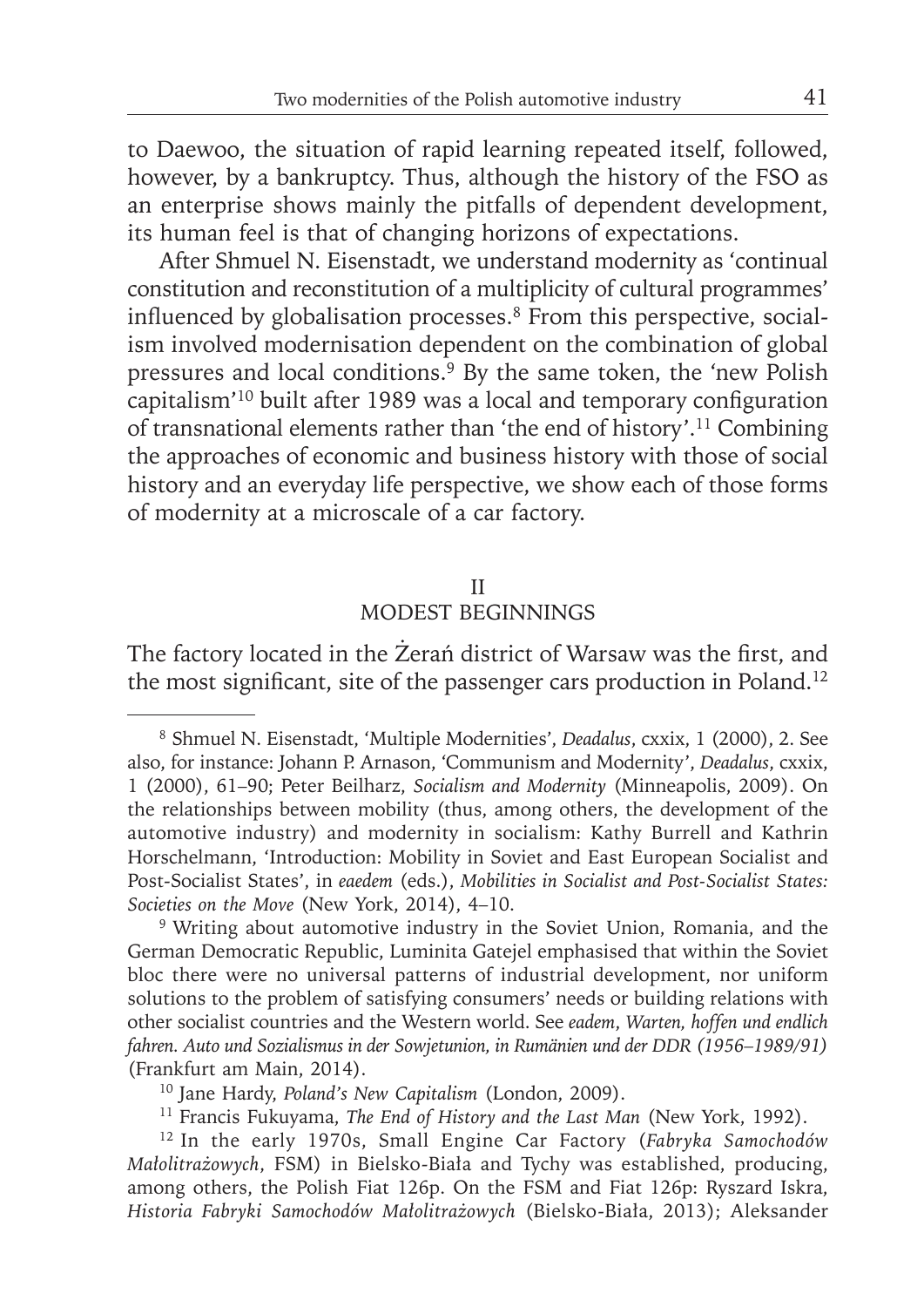It is estimated that for the whole period of the FSO's existence, approximately 200,000 employees worked both in Warsaw and in the factory's branches all around the country.13 However, its beginnings were modest. The construction of the plant began in 1948. According to the initial plans, its objective was to continue the country's pre-war collaboration with Italy and manufacture Fiats 1100.14 For political reasons, the contract with Fiat was quickly terminated and replaced by an agreement between Poland and the Soviet Union. Soon after, the first Warszawa, a licensed version of the Soviet Pobeda, was manufactured. The termination of the Fiat license meant a profound change of an enterprise concept: from a plant sub-contracting parts and components to an autarkic factory. In the early 1950s, the strive for self-sufficiency was both a result of economic shortages and a consequence of a concept that the factory should be capable of continuing production even under war conditions. The factory's aim was to reach the capacity of 25,000 cars annually.15 This moderate volume was to satisfy the needs of the State administration and the Party apparatus rather than those of individual consumers.

<sup>13</sup> FSO6 and FSO10.

<sup>15</sup> In practice, even this capacity could not be reached for a long time. For comparison, in 1949, Fiat specialists calculated that their plants were to manufacture 1,000 cars daily. See Francesca Fauri, 'The Role of Fiat in the Development of the Italian Car Industry in the 1950s', *Business History Review*, cxx, 2 (1996), 167–206.

Sowa, *Fiat 126p. Mały, wielki samochód* (Gliwice, 2008); Zdzisław Podbielski, *Polski Fiat 126p, czyli Maluch* (Warszawa, 2011); Mariusz Jastrząb, 'Nadzór nad wielką inwestycją przemysłową. Budowa Fabryki Samochodów Małolitrażowych i wdrożenie produkcji fiata 126p', in Elżbieta Kościk and Robert Klementowski (eds.), *Z dziejów przemysłu po 1945 r.* (Wrocław, 2012), 113–22; Mariusz Jastrząb, 'Fiat's Small Cars for Polish Mass Motorisation: The Small Engine Car Factory in Bielsko-Biała and Tychy 1971–1980', *The Journal of Transport History*, xxxviii, 1 (2017), 37–52.

<sup>14</sup> Subject to the contract with Fiat, since 1932, a state-owned concern *Państwowe Zakłady Inżynierii* (State Engineering Works) produced trucks, buses, and later passenger cars, the Fiat 508 and Fiat 518. See on this subject: Mariusz W. Majewski, 'Eksploatacja licencji motoryzacyjnych w Państwowych Zakładach Inżynierii', *Annales Universitatis Peadagogicae Cracoviensis*. *Studia Historica*, x (2011), 82–98. On the license contract with Fiat after the war: Hubert Wilk, 'Nawet samochodów nie ma, zostały graty po Niemcach. Motoryzacyjny punkt startu. Polska 1944–1949', *Polska 1944/45–1989. Studia i Materiały*, xii (2014), 327–9; Boniecki (ed.), *Opowieść o FSO*, 17–19.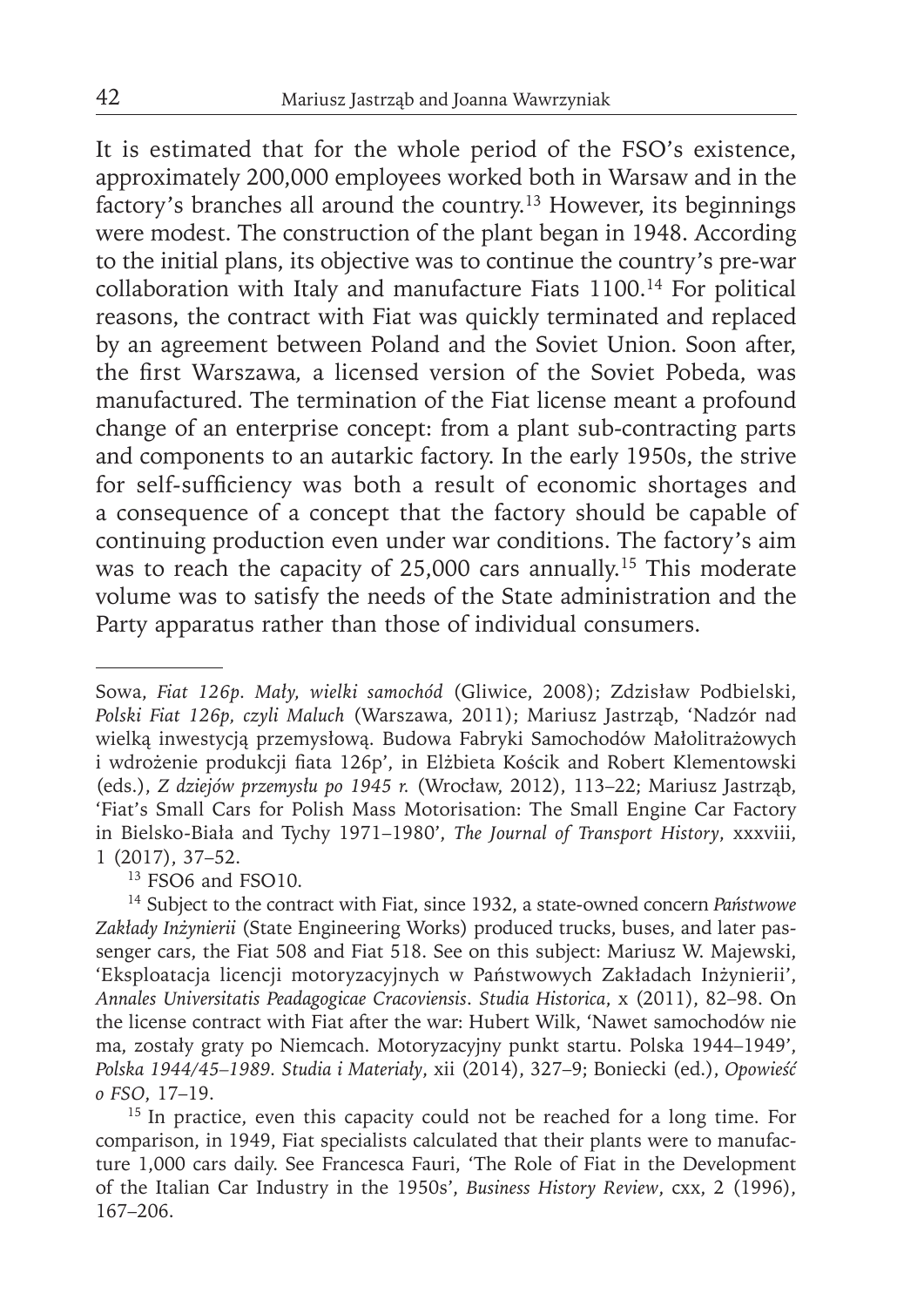In the early years of the FSO the organisation of work was in fact pre-Taylorian.<sup>16</sup> 'It was all done by hand', as an FSO mechanic emphasised.<sup>17</sup> With machines bought second-hand, only a few tools were equipped with electric, hydraulic or pneumatic controls. At first, only the processing of the Warszawa's engine block was automated. At the time, the FSO staff numbered 1,400 persons and three quarters of them had no prior industry-related professional experience, the majority coming from rural areas: "it was called the factory of youth", one of the long-standing employees recounted.18 Another one added: "when it came to the design engineers, or as they were called technologists, the average age was 24 years … None of them had their own car!"19 When the Soviet license was obtained, about 300 FSO employees had a training programme in the Gorky Automobile Plant in the USSR, but the group comprised mostly engineers, technologists, design engineers, and foremen, not ordinary workers.<sup>20</sup> The operation of the uncomplicated machinery was quite easy to master, but many positions in the divisions responsible for production setup and maintenance, as well as the manufacture of mechanical components and parts, required highly-qualified personnel with craftsman's skills, and such people were not easy to find.

A few years later the FSO went down in the history of the Polish Thaw thanks to two events. First were the speeches of a young worker, Lechosław Goździk (1931–2008), who, as the secretary of the Party committee of the FSO, supported Władysław Gomułka, appeared at political rallies in Warsaw, and called for political reforms and the creation of genuine workers' councils.21 The second was the introduction

<sup>&</sup>lt;sup>16</sup> Heavy reliance on manual work was not a distinct feature of the FSO. In the 1940s and 1950s, the situation of the automotive plants in other Soviet bloc countries, including those with a far richer industrial tradition than Poland was similar. Valentina Fava described it in more detail with respect to the Škoda factory in Mlada Boleslav. See *eadem*, *The Socialist People's Car: Automobiles, Shortages and Consent on the Czechoslovak Road to Mass Production (1918–1964)* (Amsterdam, 2013), 98–111.

<sup>&</sup>lt;sup>17</sup> FSO19.

<sup>18</sup> FSO6.

<sup>&</sup>lt;sup>19</sup> FSO<sub>16</sub>.

<sup>20</sup> Konieczniak and Majewski, *20 lat*, 12–13.

<sup>21</sup> In 1959, Goździk was expelled from the Party. He settled in Świnoujście, by the Baltic Sea, and made his living from fishing. After 1989, he was a municipal councillor.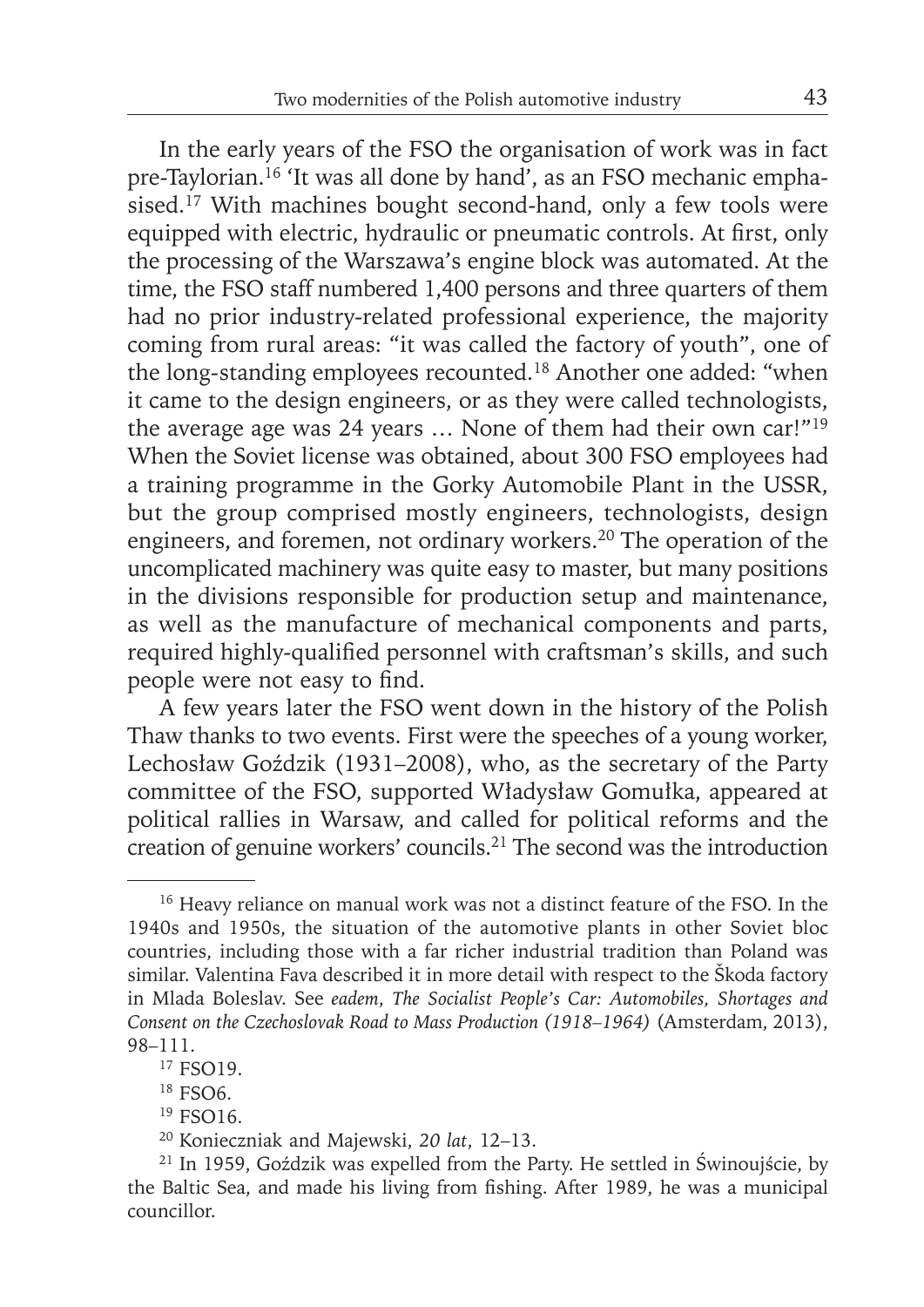of a new car model – the Syrena*.* 22 Launching the production of a new car, much cheaper than the Warszawa, was a sign of a more benevolent attitude of the authorities towards the consumption needs of the private customer.<sup>23</sup>

The Syrena was also the symbol of the developing symbiosis of the factory with the Warsaw University of Technology, which started educating the technical elite of the FSO. "This decade, from 1955 to 1965, was, I dare say, a golden era of design in the factory".24 For the engineering personnel, growing along with the enterprise, the first Polish passenger car in history was a source of national pride. Central planners, however, viewed the Syrena as a model to be produced for a limited period only. They intended to replace it with a more advanced small-engine car, manufactured in a new factory. Thus, the production setup did not change substantially, the automation level remained low,<sup>25</sup> and the production scale small.<sup>26</sup> Despite that, at the turn of the 1950s and 1960s the factory was clearly evolving towards Taylorism. Breaching workers' resistance, the management introduced 'technically-founded work norms', based on time consumed for individual operations and the capacity of a machine's performance.<sup>27</sup>

According to the official standards that the State bureaucracy applied in the 1960s to assess the level of innovativeness of Polish industrial output, all FSO products fell into the so called 'B' and 'C' groups of modernity. This meant that even the Polish State considered none of the goods produced there as meeting the demands of the times.<sup>28</sup> The machines were estimated to be of 57 per cent worn out in 1966.<sup>29</sup>

<sup>22</sup> Mass production was launched in 1958.

<sup>23</sup> See the article by Jerzy Kochanowski, 'A "Great Change", or, the Poles' Unfulfi lled Daydream about Having a Car (1956–7)' in this issue of *Acta Poloniae Historica*. On the role of the automotive industry in the representations of affluent lifestyle under socialism, emerging after the death of Stalin: Lewis H. Siegelbaum, 'Introduction', in *idem* (ed.), *The Socialist Car: Automobility in the Eastern Bloc* (Ithaca, 2011), 2–5.

<sup>24</sup> FSO3.

<sup>25</sup> Mórawski, *Syrena*, 30–3.

<sup>&</sup>lt;sup>26</sup> In 1965, employing over 11,000 people, the FSO produced barely 31,000 cars (13,300 Syrenas and 17,700 Warszawas). APW, FSO, 1/657, Economic analysis for 1966, 16.

<sup>27</sup> Konieczniak and Majewski, *20 lat*, 16.

<sup>28</sup> APW, FSO, 1/658, Economic analysis for 1967, 6–7.

<sup>29</sup> APW, FSO, 1/657, Economic analysis for 1966, 18.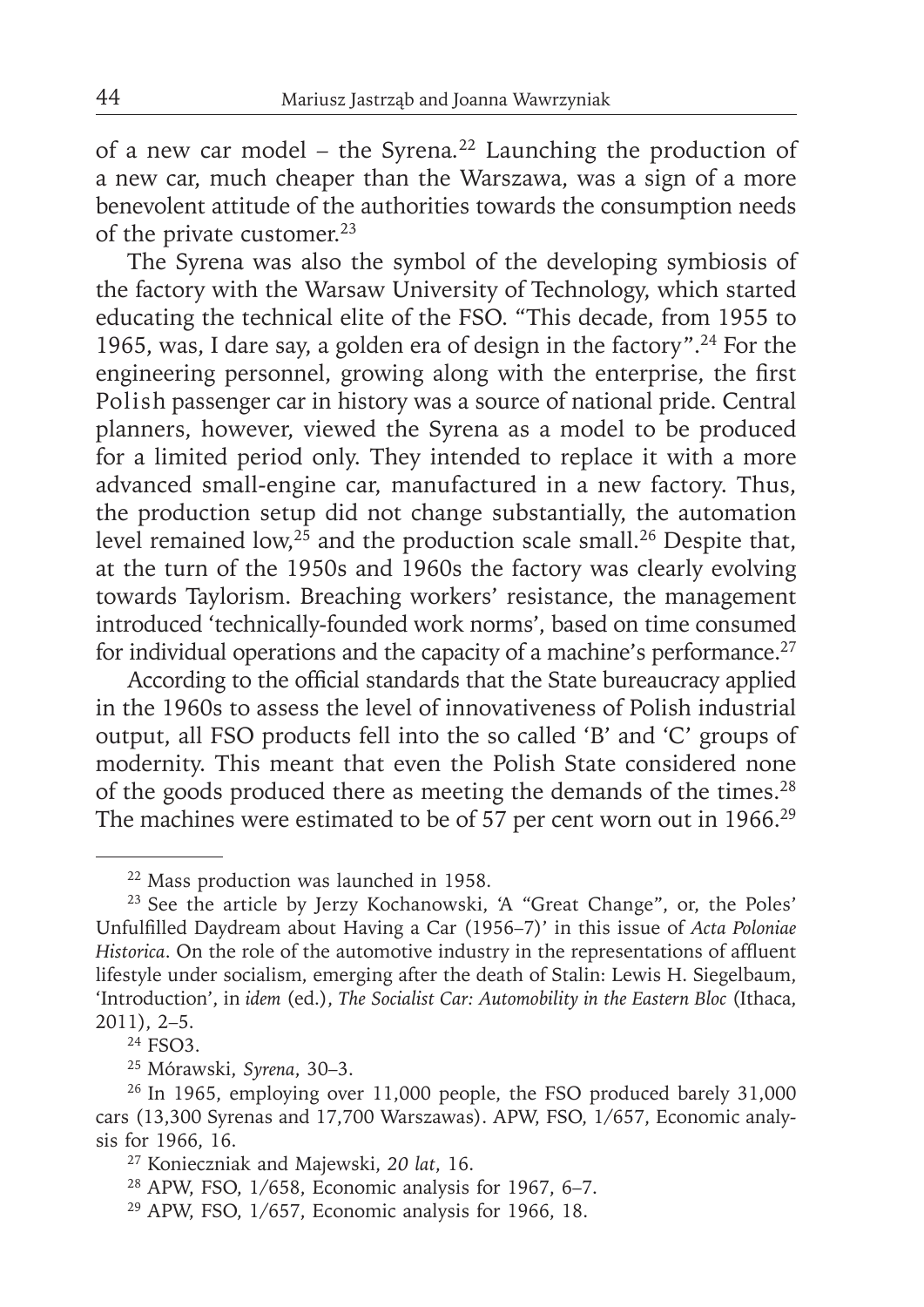In the same year the poor condition of machines and difficulties with supplies were the reasons for issuing 1,390 'technology noncompliance cards'. In this way the management acknowledged that the production deviated from technological norms. Officially, in 674 cases the deviations resulted in lower quality of output.30 The factory repeatedly sent notes to supervising authorities to inform about the increasing expenditures on repair and renovation works, but no significant measures were taken to solve the problem. Production was irregular; with over 40 per cent of the manufactured cars having been assembled during the final days of the month. On the one hand, the factory was pestered by production stoppages resulting from the lack of production factors or machine failures, and by working time losses as a result of poor discipline. On the other hand, however, the staff worked many overtime hours, mainly at the end of a month, to catch up with the production plans.<sup>31</sup> All this means that when the FSO commenced its collaboration with Fiat in 1966, it had been suffering from all typical problems faced by the Polish industry of those times.

## III

# TECHNOLOGICAL HOPES

In his seminal book, Lewis H. Siegelbaum pointed out that the personal attitude of political leaders towards the automotive industry influenced directly its development in socialist countries.<sup>32</sup> Władysław Gomułka, particularly reluctant in his support for the growth of a passenger car industry, granted his agreement to purchase a foreign license in return for the promise of "bringing dollars to Poland".<sup>33</sup> A licence contract with a Western firm was to provide the modern technologies needed to increase car exports. Before the decision to sign a contract with Fiat was taken, Poland had spent a number of

<sup>30</sup>*Ibidem*, 37.

<sup>31</sup>*Ibidem*, 11.

<sup>32</sup> See Lewis H. Siegelbaum, *Cars for Comrades: The Life of the Soviet Automobile* (Ithaca, 2008), 84–5.

<sup>&</sup>lt;sup>33</sup> FSO6. At the turn of the 1950s and 1960s, the FSO was exporting to the German Democratic Republic, Turkey, Venezuela, Columbia, and the United Arab Republic. The production of ca. 15,000 cars annually for poor countries did not generate sufficient amount of increasingly necessary foreign currencies.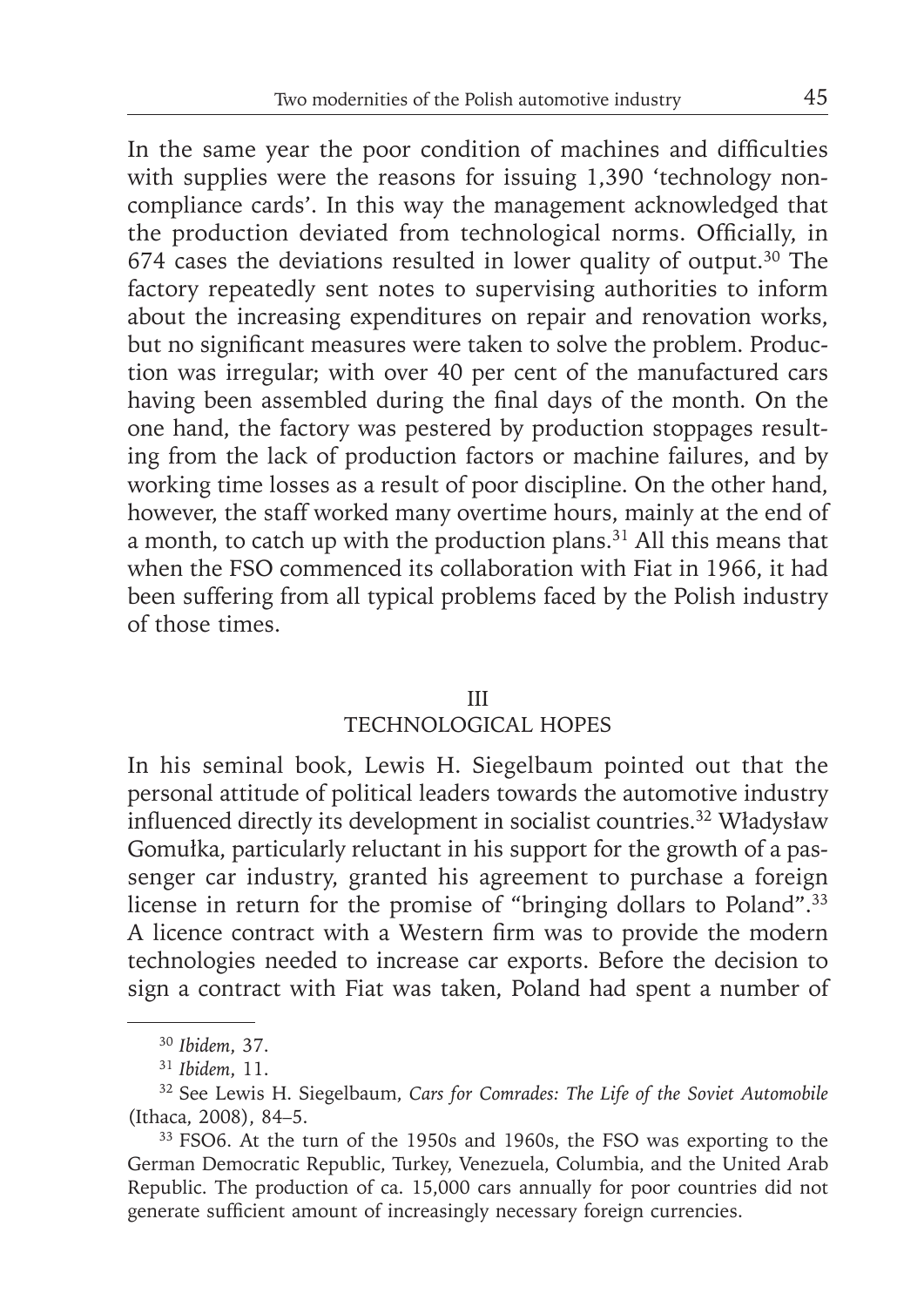years holding ultimately ineffective talks with Czechoslovakia and the German Democratic Republic, on the co-production of a small, cheap passenger car. Polish leadership had also considered purchasing a Fiat license from the Crvena Zastava factory located in Kragujevac in Yugoslavia. However, the Yugoslavs did not agree to Polish export to markets where they themselves were present. The Polish side was also concerned that a contract through Yugoslavia could limit access to Fiat's patents.<sup>34</sup>

Italian Fiat was an attractive partner to automotive factories in the socialist states. Until the end of the 1950s, headed by Vittorio Valletta (to be succeeded in 1966 by Giovanni Agnelli), Fiat virtually eliminated its competitors from the Italian market. During the period of the Italian economic miracle, the company supplied more affluent, but still insufficiently rich Italians, with mass-produced, budget cars with engine capacities from 500 to 1000 cc.<sup>35</sup> Valletta focused strongly on the automation of production processes, as it contributed to cost reduction. While designing new models, Fiat engineers aimed at limiting the weight of a car (to save on raw materials), shortening the production cycle and ensuring that the production technology would be easy to master, even for less skilful workers. Knowing the estimated sale price, the design engineers had to come up with a vehicle that would meet a given revenue indicator per one kilogram of its weight. Production engineers, in turn, controlled whether all car elements could be manufactured with the technology owned by Fiat or whether any potential design changes could shorten technological processes.

Thus, over a few decades, the company developed practices of adjusting to the needs of a client with little purchasing power. The expertise on how to run effective mass production of budget cars, and how to simplify operations carried out by a worker, fitted the needs of the less wealthy and less motorised countries with poorerqualified workforce.<sup>36</sup> In addition, the Fiat structure was centralized and hierarchic; and engineers had the last word in any discussions on the

<sup>34</sup> Wilk, 'Próba modernizacji', 415–26.

<sup>35</sup> Valentina Fava, 'Fiat and AutoVAZ Togliatti: In Search of the Lost Fordism', Storicamente, ix, 4 (2013), <http://www.storicamente.org/07\_dossier/est/fava. htm>, DOI 10.1473/stor433 [Accessed: 11 May 2017].

<sup>36</sup> Giuliano Maielli, 'The Machine that Never Changed: Intangible Specialisation and Output-mix Optimisation at Fiat, 1960s–1990s', *Competition & Change*, ix, 3 (2005), 249–76.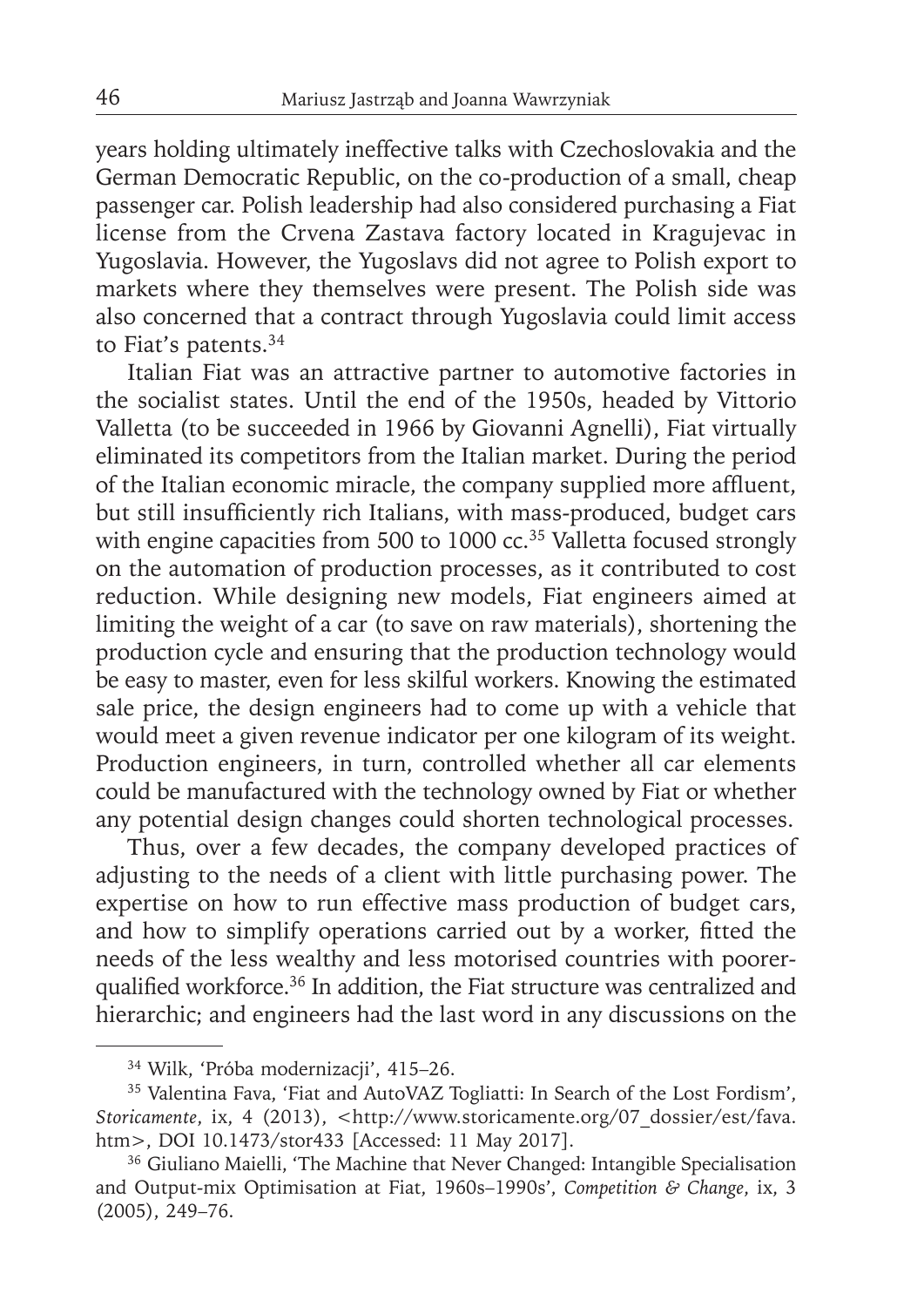direction of the company's development. These factors made the Turin company similar, and therefore particularly attractive as a business partner, to automotive industry on the other side of the Iron Curtain.

Valetta carefully followed the course of East-West political relations and boldly entered into contracts with the socialist states. Besides the agreement with Yugoslavia and Poland, he also signed, in 1966, 'the deal of the century' for the sale of a license to the Soviet Union, and the launch of the production of Lada in the Volga Automobile Factory in Tolyatti. Valetta was of the opinion that Fiat's interest was aligned with the Italian national interest, and that while running the business, he was simultaneously involved in a kind of soft diplomacy. Providing the possibility of economic cooperation between the East and the West, he would contribute to lessening of the tension between both of the political and military blocs. Additionally, passenger cars would spread the 'virus of consumerism' behind the Iron Curtain, forcing the governments of the socialist countries to pay greater attention to the satisfaction of the needs of their citizens, who, in turn, owing to better access to Western technology-based products, would become increasingly aware of the advantages of a market-based system over a centrally planned economy.37

However, the crucial reason why Fiat was interested in the sale of its license to the FSO was related to business. In the mid-1960s, it was already apparent that Fiat had difficulties in coping with the competition on the international market. The primacy of technology-led over market-led processes was becoming an increasing burden for the Turin company. The entry of Japanese producers into the global market, as well as competition from the American and European companies, which combined mass production with flexibility, introduced lean production principles by limiting stocks of materials and parts, and applied advanced sales techniques, posed a threat to Fiat, which failed in its attempt to fight the competition at the higher end of the market.<sup>38</sup> This failure encouraged the company to build a strategy based on its expertise in the production of smaller cars. Consequently, the company was ready to sell licenses to poorer countries with a lower car density.

<sup>37</sup> Fava, 'Fiat and AutoVAZ'.

<sup>38</sup> Györgyi Berta, 'Central and Eastern European Automotive Industry in European Context', in János Rechnitzer and Melinda Smahó (eds.), *Vehicle Industry and Competitiveness of Regions in Central and Eastern Europe* (Győr, 2012), 36–7.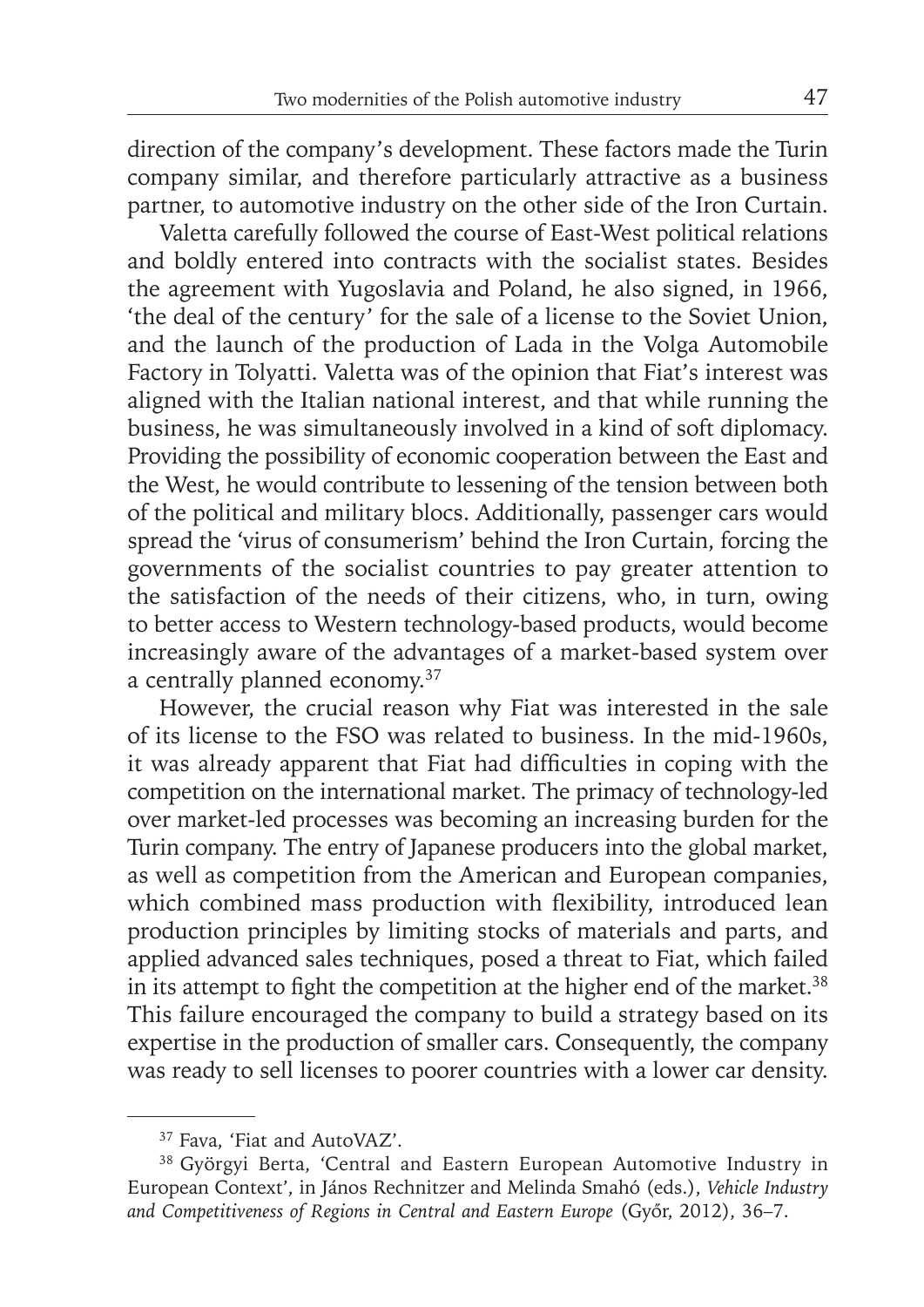Fiat management, watching the situation in the automotive markets of the socialist countries, realised that the cars produced there were outdated, production size was small, and the concepts of its co-ordination within Comecon, emerging from the turn of the 1940s and 1950s, were ineffective.39 It was assumed that the level of car-ownership in these countries would grow and the management saw this as an opportunity.40 The management of the Polish automotive industry was, in turn, aware of Fiat's problems on the global markets and believed that they could encourage the Turin company to offer Poland favourable conditions in the licensing contract.

Fiat 125p, the model to be license-produced in Żerań, combined a body from the new Fiat 125 with a chassis, mechanical parts and an engine from the Fiat 1300/1500 model that had entered into production in the early 1960s. In the second half of the 1960s the 125p could still be considered a vehicle that met the demands of the time but in no case was it the latest advancement in automotive technologies. Thus, the implementation of the licensing contract allowed Fiat an opportunity to transfer outside Italy the management and production techniques that were getting outdated by the standards of the most advanced markets. For the Polish partner, however, they represented a leap to modernity.41 The introduction of Italian technologies is recalled by the FSO technical staff as a "positive shock", a "window to the world", a "driving force of the whole industry", and "wonderful collaboration".42 After the licensing contract was signed, intense training programmes of various types began: Italians were coming to Poland and many Poles were traveling to Turin, not only FSO

<sup>39</sup> Valentina Fava, *COMECON Integration and the Automobile Industry: the Czechoslovak Case* (European University Institute, Max Weber Programme Working Paper, 18, Badia Fiesolana, 2008); Burghard Ciesla, 'Difficult Relations: German Automobile Construction and the Economic Alliance in Eastern Europe, 1945–1990', in Cor inna Kuhr-Korolev and Dirk Schlinkert (eds.), *Towards Mobility: Varieties of Automobilism in East and West* (Wolfsburg, 2009), 87–100.

<sup>&</sup>lt;sup>40</sup> Fava, 'Fiat and AutoVAZ Togliatti'; Siegelbaum, Cars for Comrades, 88-98.

<sup>41</sup> In fact, the Italian licence reorganised the whole automotive sector. *Zjednoczenie Przemysłu Motoryzacyjnego* (Polmo) became the governing body over: other automotive factories, enterprises dealing with car sales and service (Polmozbyt and Polmot), research and development of new constructions (*Przemysłowy Instytut Motoryzacji*), along with enterprises specialising in the design of automotive plants (Motoprojekt). See Boniecki (ed.), *Opowieść o FSO*, 72.

<sup>42</sup> FSO1, FSO6, FSO18, FSO16.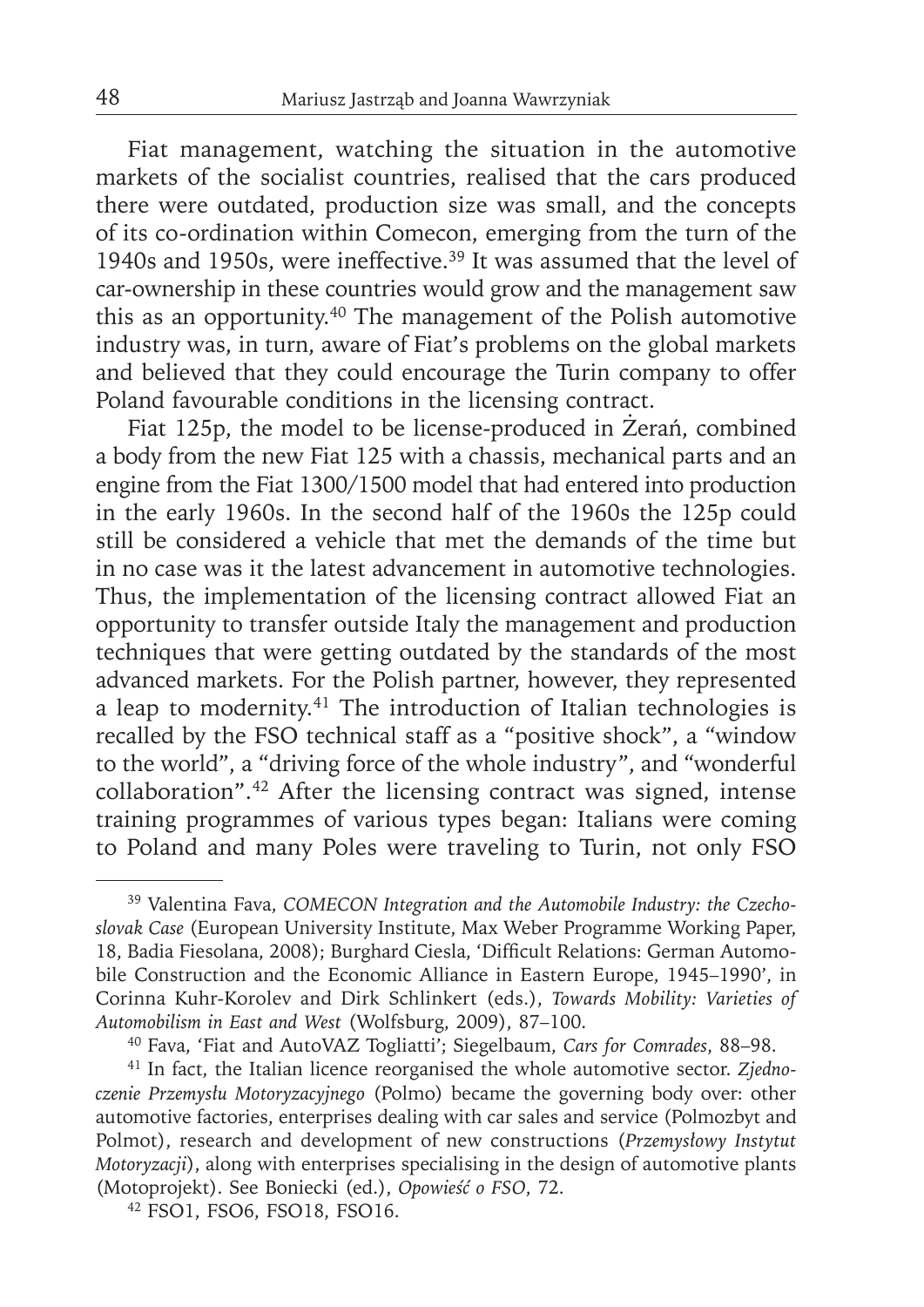employees, but also engineers and technicians from other enterprises which were to supply the factory.<sup>43</sup> Italian and English language courses were held in Warsaw. For trainees, mostly coming from provincial areas, contact with Italian industry was usually their first exposure to advanced technology. Over the following years, Polish Fiat (and later Polonez) assembly plants were built in Yugoslavia, Columbia, and Egypt.44 Exports went mostly to developing countries, such as Algeria and Pakistan, and to the socialist markets, including China.45 All in all, socialist managers, engineers and experts began to travel around the world to negotiate contracts, oversee transport, assembly, on-site repairs or to take part in fairs and learn about technological processes.

The Warsaw plant underwent significant technological and managerial changes. It was organized into divisions accountable for the way they ran their remuneration fund, employment level, and labour productivity indicators.46 Entering into cooperation in this regard with academic institutions dealing with management and organisation was a true novelty.47 One of the most important elements of the 'Economic Progress Plan' drawn up in 1966 was computerisation. Initially, the computer was intended for production and sales planning along with automatic generation of reports.48 Modernization of the factory also included the expansion of the Research and Development Centre, which

<sup>43</sup> In 1967–71, approximately 600 persons were trained, including 283 employees of FSO itself. See FSO1 and APW, FSO, 1/489, Information on training and development of FSO employees from 1969 to 1971, 1 Dec. 1971, 59–72.

<sup>44</sup> APW, FSO, 1/664, Economic analysis for 1973, 111–2.

<sup>&</sup>lt;sup>45</sup> The FSO exported on smaller scale also to technologically more advanced countries like France, Great Britain, or Finland.

<sup>46</sup> Warsaw, Archives of Modern Records (*Archiwum Akt Nowych* [hereinafter: AAN]), Polish United Workers' Party (*Polska Zjednoczona Partia Robotnicza* [hereinafter PZPR]) 237/V-809, Fabryka Samochodów Osobowych. Basic plan indicators for 1970, Jan. 1970, 77.

<sup>47</sup> E.g. with the Central School of Planning and Statistics (*Szkoła Główna Planowania i Statystyki*, SGPiS) and the Institute for Organisation and Management of the Engineering Industry (*Instytut Organizacji i Zarządzania Przemysłu Maszynowego*). The scholarly institutions were expected to help prepare a cost planning system and a system of managing a remuneration fund. They were also involved in preparing the factory's performance analyses, and review of the organisational structure. APW, FSO, 1/665, Economic analysis for 1974, 51; APW, FSO, 1/666, Economic analysis for 1975, 63–5.

<sup>48</sup> APW, FSO, 1/657, Economic analysis for 1966, 39; APW, FSO, 1/658, Economic analysis for 1967, 60–1; APW, FSO, 1/659, Economic analysis for 1968, 41–2.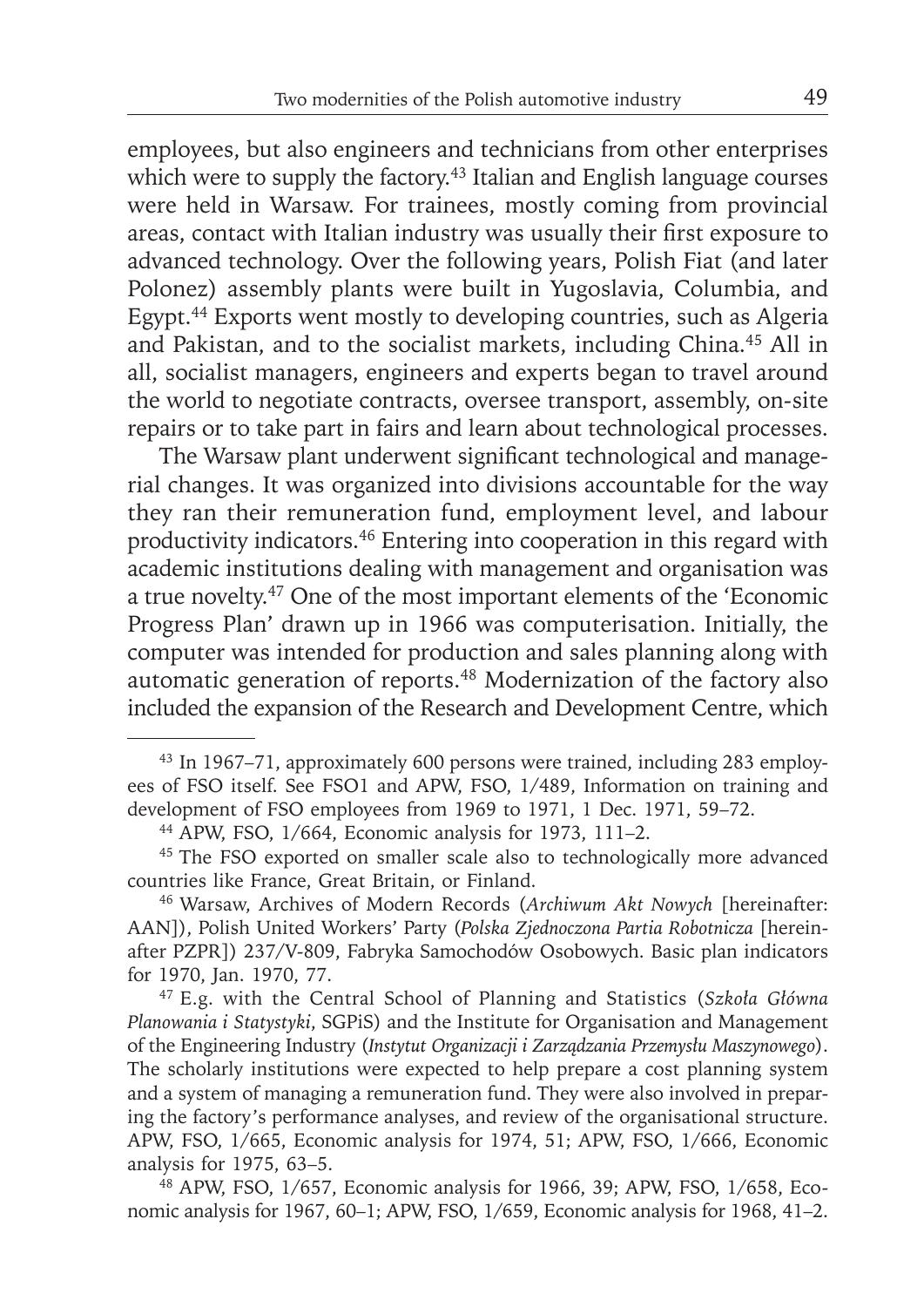worked on new constructions and the improvement of older ones. Office employees were trained in planning, company economics, and data processing.49 In the early 1970s, Warsaw University of Technology introduced alternate study programme for the FSO employees (periods of study were interspersed with periods of work). Later, the Central School of Planning and Statistics offered similar studies. Also largescale in-situ vocational training programmes were launched for the factory workers.50 The initial low level of the formal education of the company employees was raised.

Organisational changes derived from theoretical considerations dominant at that time and typical for Polish industry in general. In the late 1960s and early 1970s both scientists and management practitioners believed that electronic machines could not only take over activities related to gathering, processing, storing or copying information, but also help eliminate disturbances in the work of an industrial plant by automating operational coordination of production in different workshops, or controlling the flow of raw materials, components and finished goods. There were also hopes to create systems for the analysis of business operations. On the whole, much was expected from the introduction of a mathematical approach to management, the trend explained by interest in cybernetics and systems theory, vivid at that time.<sup>51</sup>

The introduction of the Fiat license meant also plant expansion. At the end of the 1960s, the production of ca. 3,300 car components and parts was divided among several dozen industrial factories across Poland.<sup>52</sup> The Warsaw plant was significantly enlarged, with newly constructed facilities covering a total area of 30,000 square meters.

52 AAN, PZPR, 237/V-809, Fabryka Samochodów Osobowych. Basic indicators of the plan for 1970, Jan. 1970, 33. Altogether, subcontractors produced 34 per cent of the total number of parts and 48 per cent of a car's value. The process was gradual, but in line with the philosophy of the centrally managed economy, the plants cooperating with the FSO were being taken under the supervision of Warsaw factory to become its subsidiaries. The first of which, Zakład Produkcji Części Samo*chodowych* in Opole, was acquired in 1966. In the mid-1970s, there were eight subsidiary factories. By transforming a subcontracting into a subsidiary, FSO management achieved greater control over its operations.

<sup>49</sup> APW, FSO, 1/489, Information on training and development of FSO employees from 1969 to 1971, 1 Dec. 1971, 59–72.

<sup>50</sup> In 1973, the training programme included 10 per cent of the staff.

<sup>51</sup> Witold Kieżun, *Management in Socialist Countries. USSR and Central Europe* (Berlin and New York, 1991), 83–98.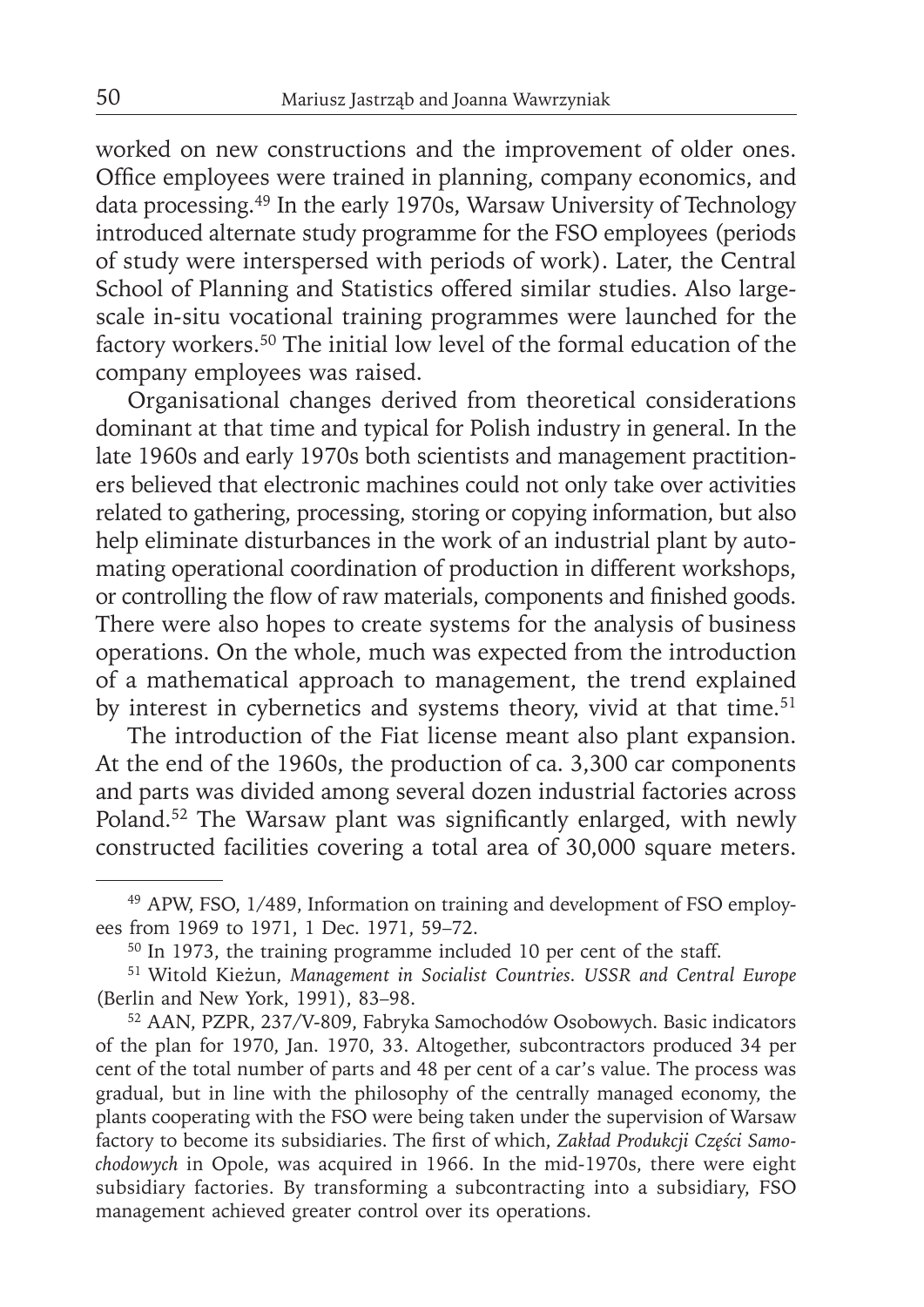The foundry, producing engine components, was furnished with Western European, mainly Italian, equipment. A new facility for engine and gearbox production conforming to Fiat standards was built together with a high-bay warehouse with automatically controlled flow of containers and pallets, like in the Citroën plant in Rennes, on which it was modelled. Advanced pressing machines and new painting equipment were assembled. And the production line for welding bodywork components met the most advanced standards applied by Western automotive factories.<sup>53</sup>

People who introduced the new organization of production in the FSO were technocratically-minded engineers, usually in their forties. There were several hundreds of them in the factory in the 1970s. The majority of them had been working for the FSO for a long time, in many cases for their entire careers. At the turn of the 1960s and 1970s they were achieving promotions to managerial positions.54 They embodied several apparent contradictions of the time: the belief in scientific management, rigid authoritarianism, and informal flexibility. That is why the FSO, both when implementing the Fiat technology, and later during the crisis of the 1980s, still remained a strongly formalised organisation with tall structure and an autocratic management style. Despite the propaganda of 'rationalisation',<sup>55</sup> the communication was top-bottom. Decision-making powers were not delegated. Superiors gave orders, while subordinates were to report their completion.  $\frac{1}{1}$  stood in front of the director as before a judge ... He kept swearing like a sailor" – said an engineer working in the design bureau.<sup>56</sup> As one technical manager recalled, one of the engineers, having repaired a malfunction, "saluted him in an upright, rigid pose" while informing him that production had restarted.57 Professional training programmes for managers did not promote what today is understood

<sup>53</sup> Boniecki (ed.), *Opowieść o FSO*, 77–83.

<sup>&</sup>lt;sup>54</sup> FSO19 mentioned a thousand engineers. According to the official factory data, in 1974, 46.9 per cent of employees had completed only primary education, 30.8 per cent had vocational education, 18.7 per cent secondary education, and 3.6 per cent higher education. APW, FSO, 1/665, Economic analysis for 1974, 31.

<sup>55 &#</sup>x27;Rationalisation' was a trend popularised by the media: anyone, even an ordinary worker, could propose a solution to improve organization of production or production methods.

<sup>&</sup>lt;sup>56</sup> FSO19.

<sup>57</sup> FSO18.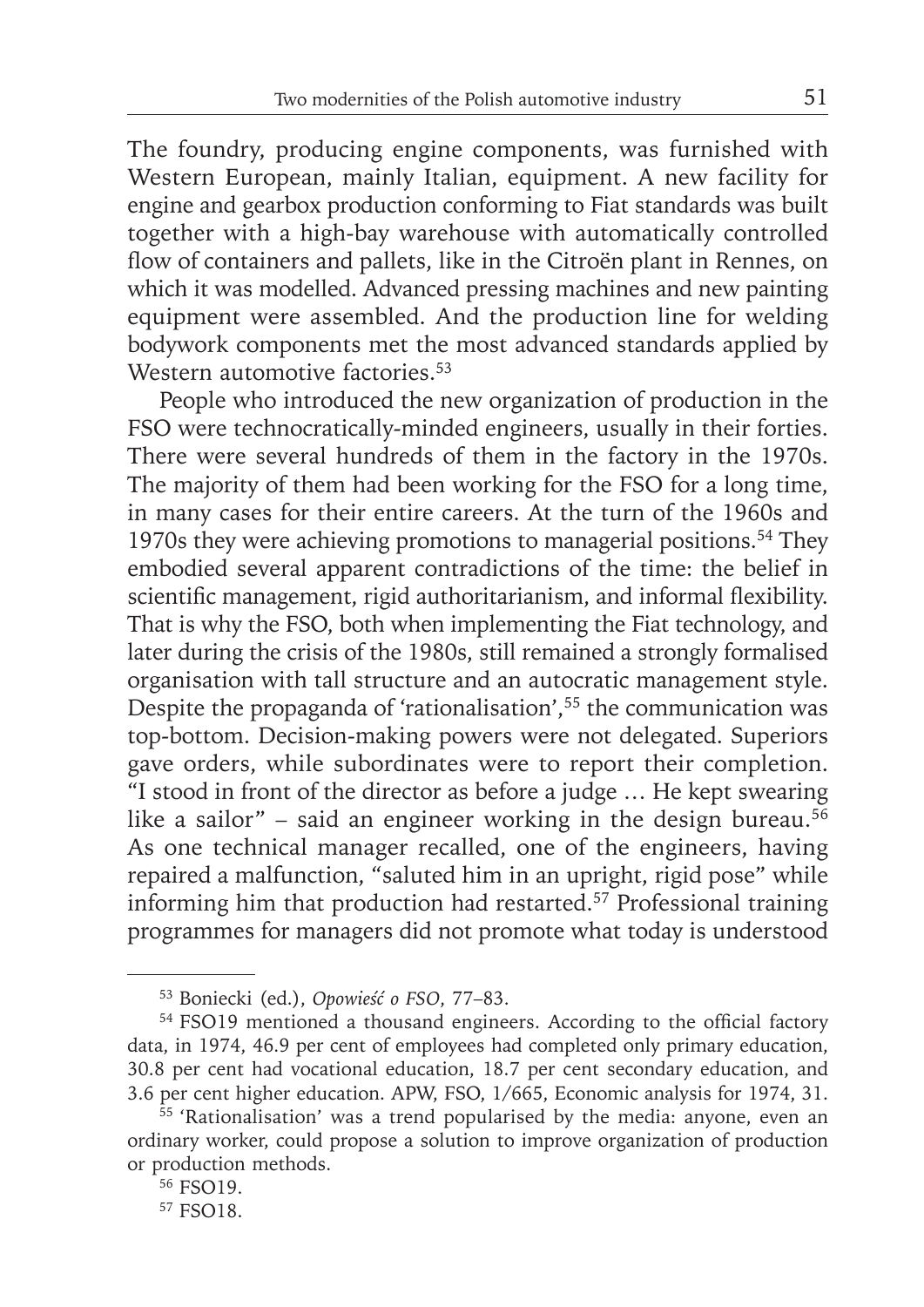as soft skills. The paternalistic work culture was overwhelming; a boss could sometimes, like a father, impose a punishment in defiance of work regulations, but would occasionally turn a blind eye and allow for work on the side, absence from work or other violations of formal rules. In return, the manager expected respect, obedience, and readiness to perform tasks not included in the job description.

In such a way, the factory created an environment where work relations were subject to informal negotiations and sometimes gave room for individual agency. It was particularly visible at the time the Fiat license was introduced, when the change of organisational structures opened unregulated, conciliation-like areas requiring flexibility. Within the informal hierarchy, there truly mattered resourceful, versatile individuals able to sense the plans and moods of the management and quickly solve (constant) technological and organisational problems.<sup>58</sup> In the long run, informal contacts and communities were fostered by extensive social facilities (including shared holiday centres), and primarily by the fact that the FSO, as many other production plants, employed whole, sometimes two- or three-generational families. One of the engineers counted that his family worked in the factory for a total of 175 years. His father, uncle, sister, brother, wife, sister-in-law, brother's children and, periodically, his son, were all employed in the FSO: "this factory truly bonded people to it, like a mother who feeds her child", he emphasized.59

## IV

## CONTINUAL FRUSTRATIONS

Initially, the Italian transfer worked reasonably well. The modernization of the FSO developed simultaneously with other investments and consumption-related expenditures by the team of Edward Gierek as the Party First Secretary (1970–80). However, over the longer term, the enterprise fell victim to the endemic problems of socialist industry, material shortages, scarcity of reliable workforce, and decapitalisation of machinery, which all resulted in poor quality of production.<sup>60</sup>

<sup>58</sup> FSO16 and FSO17.

<sup>59</sup> FSO17.

<sup>60</sup> For the anthropological analysis of centrally controlled shortages, see for example Katherine Verdery, *What Was Socialism, and What Comes Next?* (Princeton,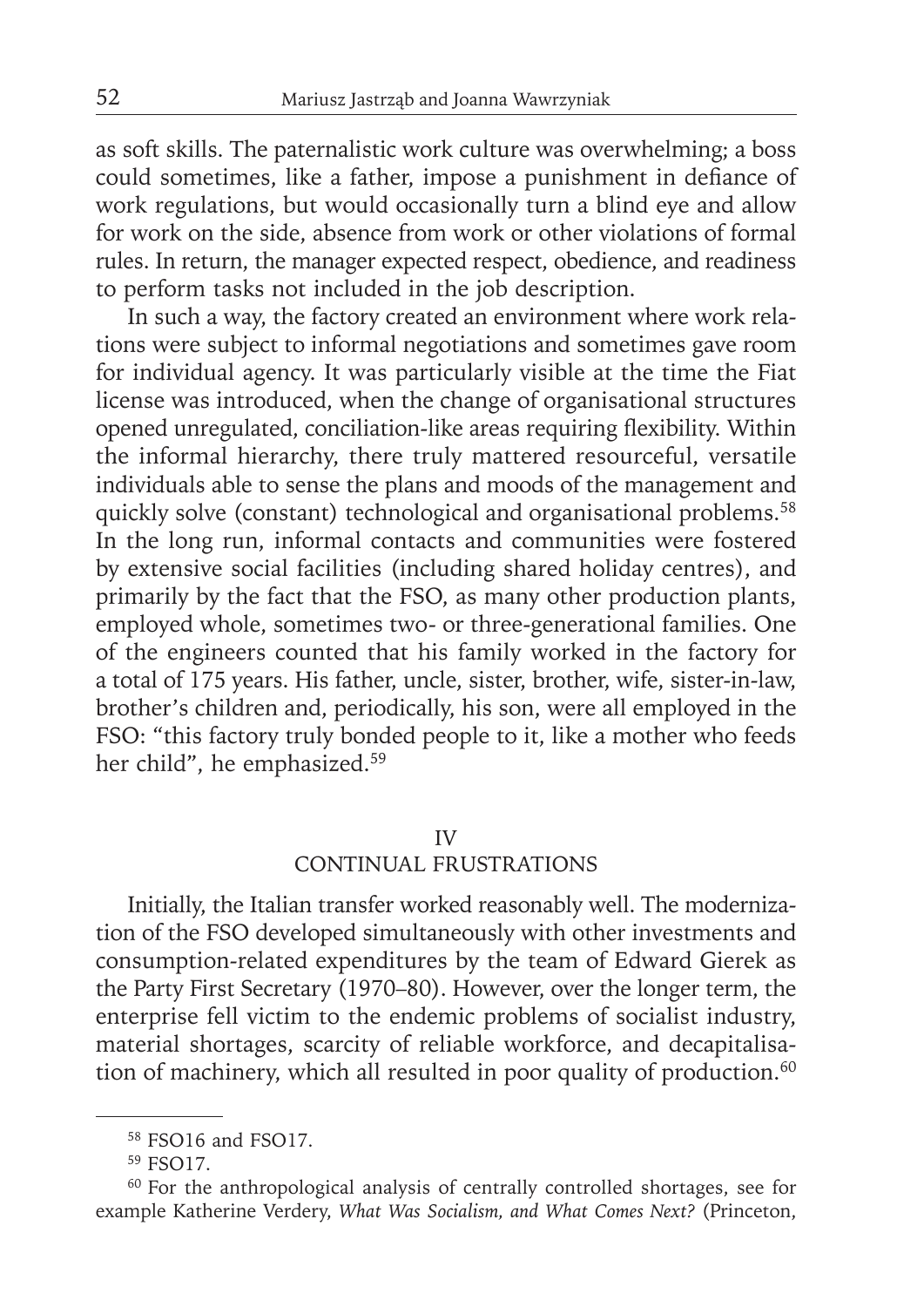Shortages delayed production and caused the tendency to hoard surplus amounts of raw materials and semi-finished products in the factory.<sup>61</sup> High employee turnover combined with low labour discipline also troubled socialist managers.<sup>62</sup> A former FSO Director recalled:

I remember one day when I entered the Fiat assembly line. I passed by and saw that the line was not operating. It was half past seven and the line should have been working since six o'clock. A member of staff said – We don't have enough people and we cannot start work. So, we started to look for people and managed to find only a charwoman and a plumber. $63$ 

Measurements of the working time in the first half of the 1970s showed that almost eight per cent of each working shift was unproductive.64 The total unworked time per one employee was 210–220 hours annually.<sup>65</sup> It was not uncommon for employees to be absent without any notice given in advance. In many cases an enigmatic statement of the necessity to take care of urgent family matters was enough to justify the absence. The FSO was long called in Warsaw 'a drunkard's plant'.<sup>66</sup> A hard-line approach towards unreliable employees, the necessity of which was repeatedly formulated by various bodies, was never implemented. It was difficult to find qualified workers in Warsaw.

The situation slightly improved with the expansion of a piece rate system and the inclusion of the results of competition between shifts into a wage determination scheme.67 Employees were also

<sup>1996 ), 19–38;</sup> Elisabeth C. Dunn, *Privatizing Poland: Baby Food, Big Business, and the Remaking of Labor* (Ithaca, 2004), 8–18.

<sup>61</sup> Annual economic analyses drawn up by the FSO usually indicated that expenditures on the purchase of tools and machines were exceeded. At the same time, not all the funds allocated for construction works were spent. This happened usually because construction works were not finished on schedule as the contractors lacked materials and machines. APW, FSO, 1/658, Economic analysis for 1967, 32; APW, FSO, 1/665, Economic analysis for 1974, 22.

<sup>62</sup> For example, in 1973, with an annual average employment level of 21,800 employees, there were 5,359 discharges and 6,581 new employments. APW, FSO, 1/664, Economic analysis for 1973, 42.

<sup>63</sup> FSO6.

<sup>64</sup> APW, FSO, 1/664, Economic analysis for 1973, 38.

<sup>65</sup> APW, FSO, 1/665, Economic analysis for 1974, 21–2.

<sup>66</sup> FSO10.

<sup>67</sup> FSO10.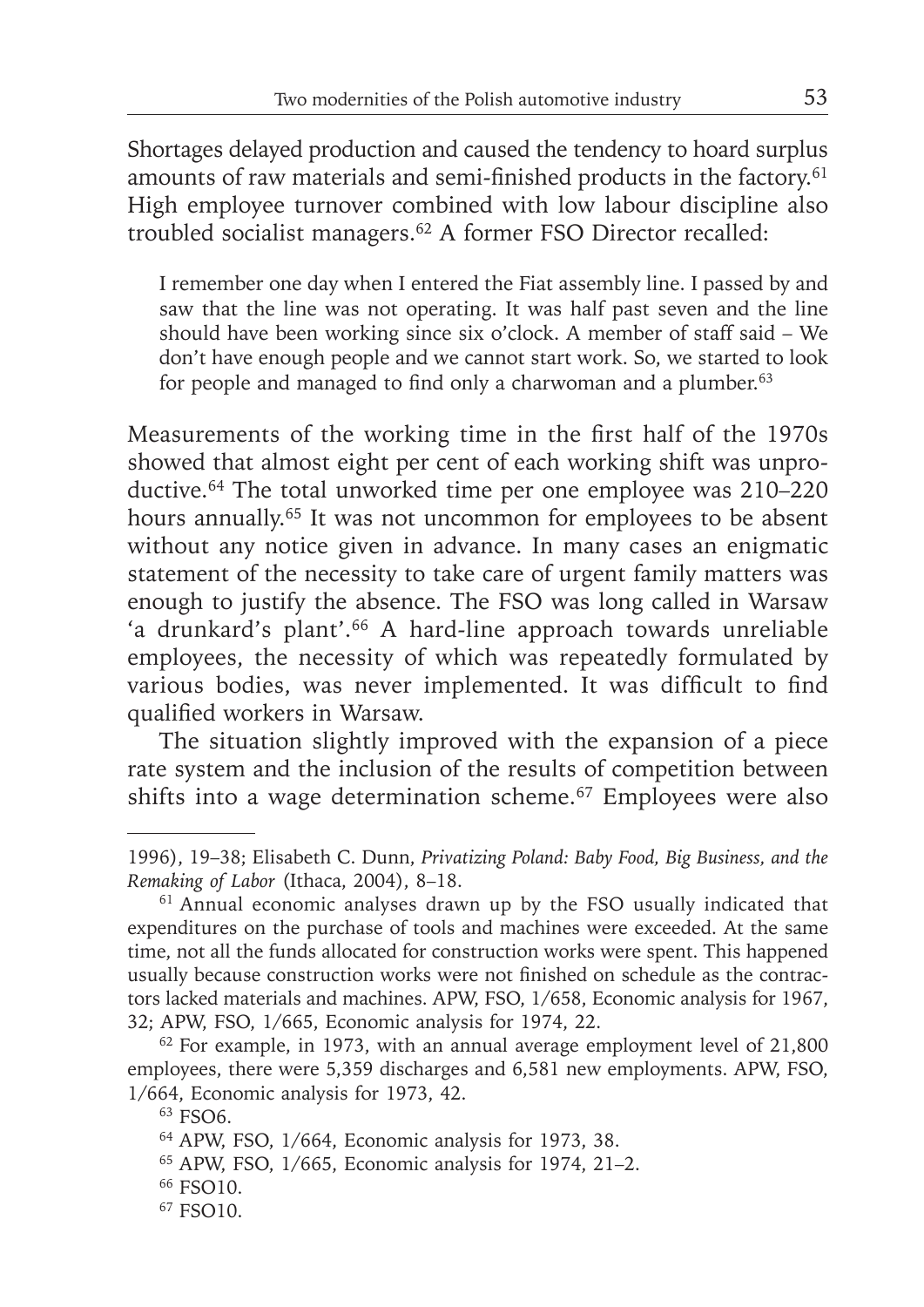urged to undertake production obligations which were formally an initiative of social organisations within the FSO, for example the Union of Socialist Youth. These measures had a negative impact on production quality but even defective cars sold well, at least on the domestic market. "Quantity mattered more than quality. Everybody got their asses kicked for failing to meet the planned targets but not for missing the quality standards", the head of the FSO finishing unit summed up.68

In 1972, production of the Syrena was transferred to Bielsko-Biała, and in 1973, production of the Warszawa ceased. From then on, the FSO produced solely the Fiat 125p and assembled other Fiat models (Zastava, Fiat 127, 131, and 132). However, spare parts and replacement engines for the Warszawa were still produced there. The FSO also made castings for the needs of the arms industry. In 1975, factory production reached almost 123,000 cars, exceeding its originally planned capacity. This was the reason for the introduction of a three-shift organization of some positions. Excessive use of machinery resulted in frequent breakdowns and stoppages. At the same time, the FSO experienced problems with obtaining foreign currency to purchase tools and machine spare parts from abroad and attempts to set up their production in Poland also failed.<sup>69</sup>

In the mid-1970s, the process of restructuring the factory commenced. The launch of the production of the Polonez in 1978 was intended to be just its initial stage. The implementation of a family of engines for the new model was supposed to come next. A new contract with Fiat was signed in 1979. However, its realization never started.<sup>70</sup> The Government tried to limit investments in view of the emerging economic difficulties in the country and the deterioration of the international automotive market caused by the oil crises in the 1970s. Consequently, the 1980s witnessed a considerable production drop in the FSO along with the ongoing decapitalisation of the

<sup>68</sup> FSO23.

<sup>69</sup> APW, FSO 1/666, Economic analysis for 1975, 23.

<sup>70</sup> AAN, Ministerstwo Przemysłu Maszynowego, II, 11/1, Information [from the Office for Launching the Production of Licenced Cars (*Biuro Uruchomienia Produkcji Pojazdów Licencyjnych*)] for the Minister of Engineering Industry, Aleksander Kopeć, on the realization of industrial and trade contract signed in June of this year with the Fiat Company, 24 Oct. 1979, 14–20. On the package of contracts with Fiat, see also Podbielski, *Polski Fiat 126p*, 196–9.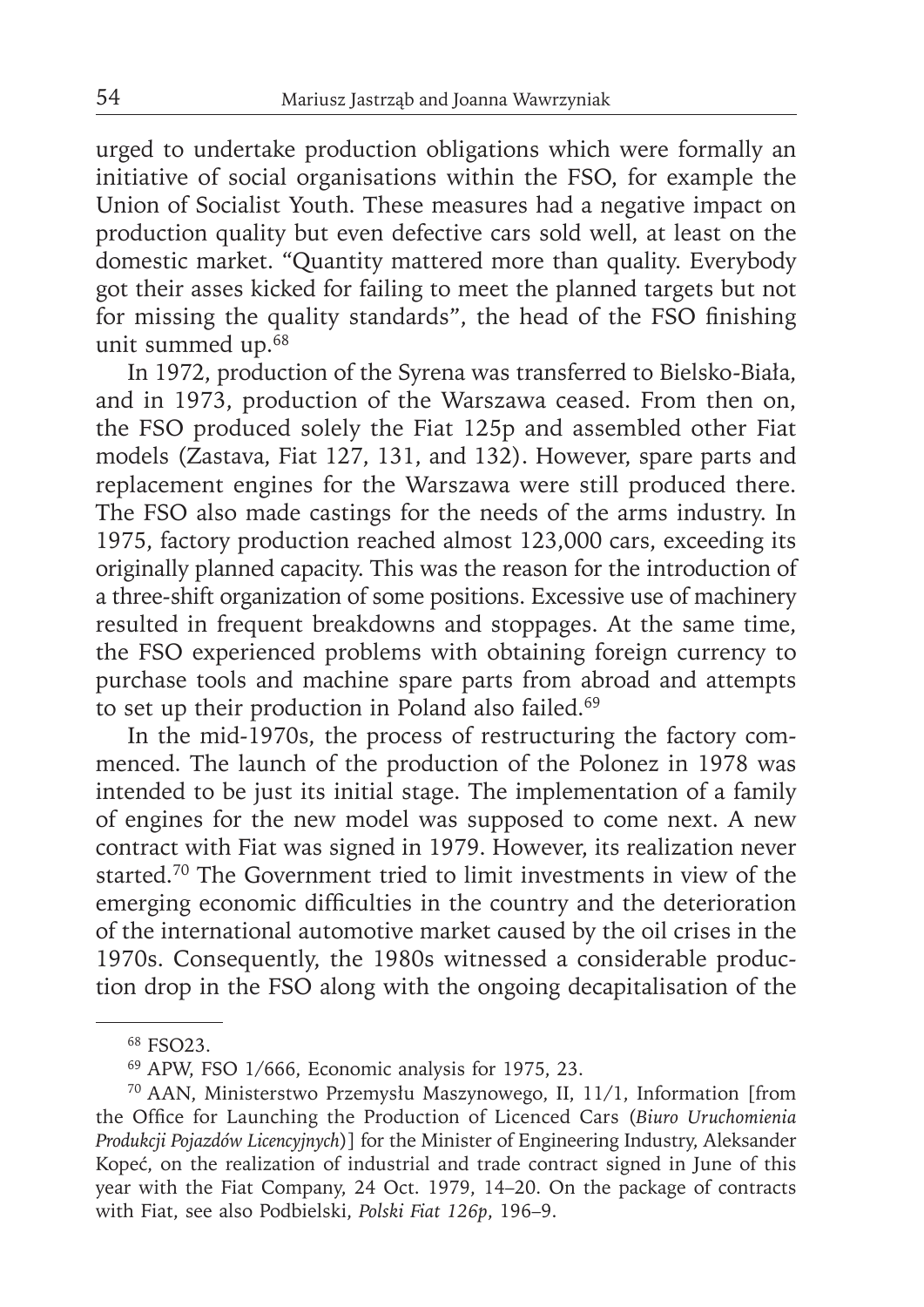machinery.<sup>71</sup> A new challenge the factory had to face was the instability of the overall legal situation resulting from the attempts to reform the socialist economy. The FSO was an enterprise with sufficiently strong bargaining power to secure tax exemptions for themselves or exception from other regulations. But many problems of the past, like low discipline and workforce shortages, even worsened. Conflicts between the factory's management and the Solidarity trade union and subsequent strikes made it difficult for the company to meet production plans. A large percentage of the cars left the production line incomplete, and waited, unsellable, for the missing parts.72 In 1982, Fiat refused to continue to put its name behind the 125p model as the growing number of defects discredited the company's name.<sup>73</sup>

At the time, Polish design engineers were working on a new car model: the Wars. They recollect the time spent on its design as an exhilarating experience. Like in the case of the Syrena in the 1960s, they proudly designed a Polish 'national' car: "We thought that we were creating something new, entirely our own work. We imagined hundreds of thousands of Warses speeding along all the roads of the country."74 However, the Wars was to be yet another vain hope. It turned out that its production was impossible as there was no money for its implementation; the Polish Government had no such funds, and Western corporations were not interested in purchasing the prototype.

The decline of the Polish automotive industry was taking place at a time of rapid development in transport and just-in-time production within the global automotive industry. The authorities were aware of the necessity for change. The then chief director of the FSO mentioned a visit to a new Nissan factory in Japan:

I asked them – How many [technical] checks do you have? And they said none. [The quality was computer-checked] … So, I asked them – Where do you have warehouses? … And they replied that they had no warehouses. So, I asked them how it was with the parts. And they said that all the

<sup>71</sup> In 1986, machines and tools wear and tear was at the level of 76 per cent. APW, FSO, 1/672, Economic analysis for 1986, 23.

<sup>72</sup> FSO6, FSO10.

<sup>73</sup> Agnieszka Wróblewska, 'Żerania pożycie z Koreą', *Magazyn*, Suppl. to *Gazeta Wyborcza* (13 May 1999).

<sup>74</sup> Zbigniew Szczepanik, Research and Development Centre Director in the FSO in the 1990s. Quoted *ibidem*.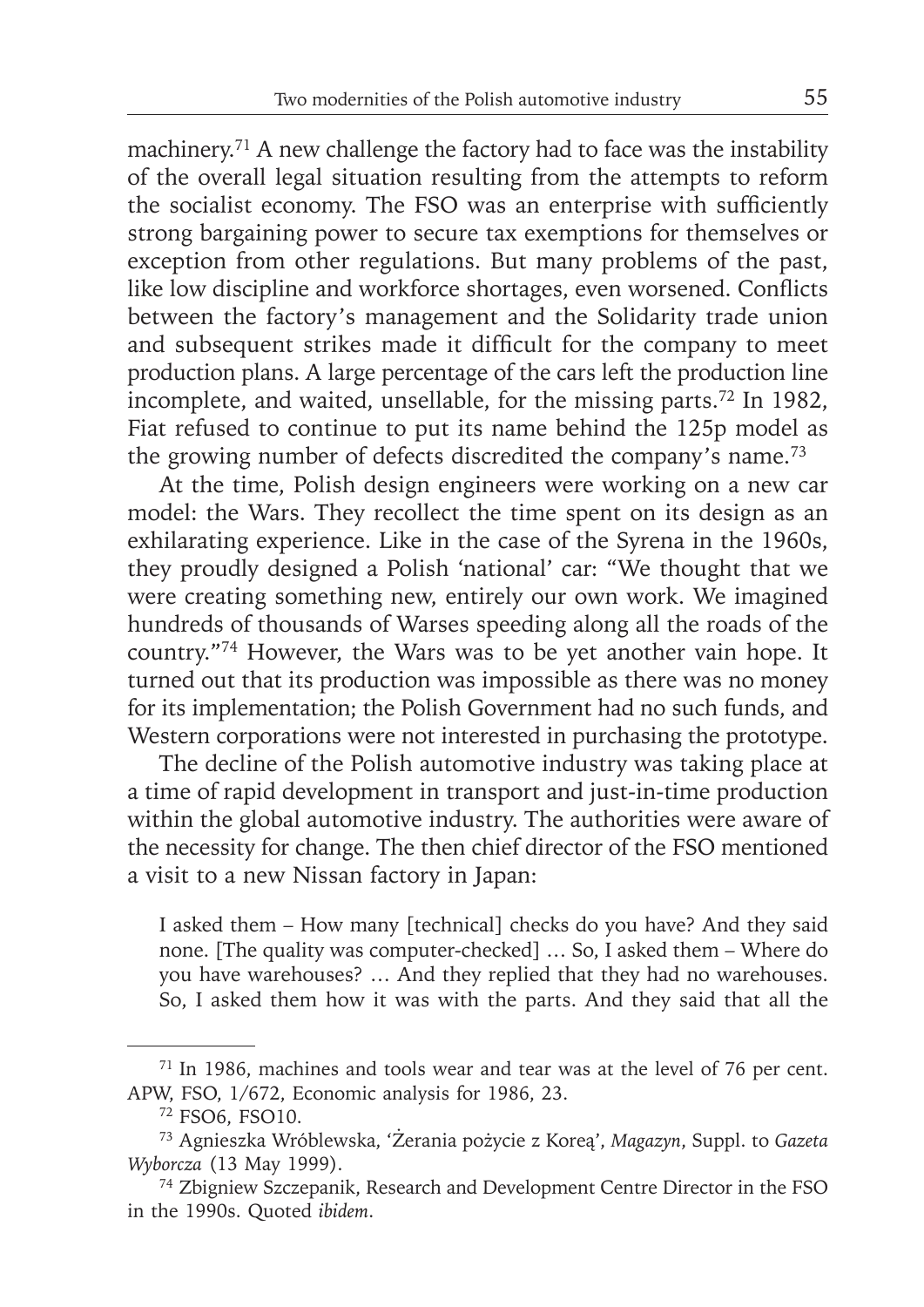parts were delivered on time ... So finally, I asked them where the finished cars were stored. They responded that they would show me, but we had to leave the factory. We went out, and they asked me if I could see the ship. (The plant stood at the seaside). I said yes, I can see the ship, but so what? They said that when a car leaves the production line, it goes onto that ship ... As soon as there are five thousand cars on board, it sails and the next one comes, an empty one … There were so many astonishing things there … Order, cleanliness. Unusual. Incredible.75

As a response, attempts were made to streamline the organisation's structure of the FSO.76 Also negotiations on a new license contract continued throughout the whole decade with Renault, Seat, and Fiat. The Polish Government intended to enter into an agreement with Daihatsu, but the attempts were unsuccessful due to Poland's debts and its failure to finish negotiations with the Paris Club.<sup>77</sup> Finally, a new contract was initialled with Fiat for the license production of the Uno in December 1988. However, at the last moment it was not approved by the Minister of Industry. This fiasco was referred to by the socialist management of the factory as a "disaster", and the "beginning of an end".78

## V

# QUALITY MANAGEMENT OPTIMISM

The second, capitalistic modernity of the FSO lasted for two decades. It started in 1988, with the liberal reforms by the communist Government, which allowed taking over state assets to set up private firms, and continued with the so-called shock therapy of Tadeusz Mazowiecki's Government, put into effect in 1990. The position of the large State-owned-enterprises, like the FSO, and their employees changed rapidly from key assets of socialist economy to transformation liabilities. For the industrial sector it meant above all heavy taxation and, as a result of fast growing imports, exposure to the competition of western goods. In effect, almost overnight, postsocialist factories found themselves in a highly competitive market,

<sup>75</sup> FSO6.

<sup>76</sup> APW, FSO, 1/673, Economic analysis for 1984, 17.

<sup>77</sup> FSO6.

<sup>78</sup> FSO18, FSO6.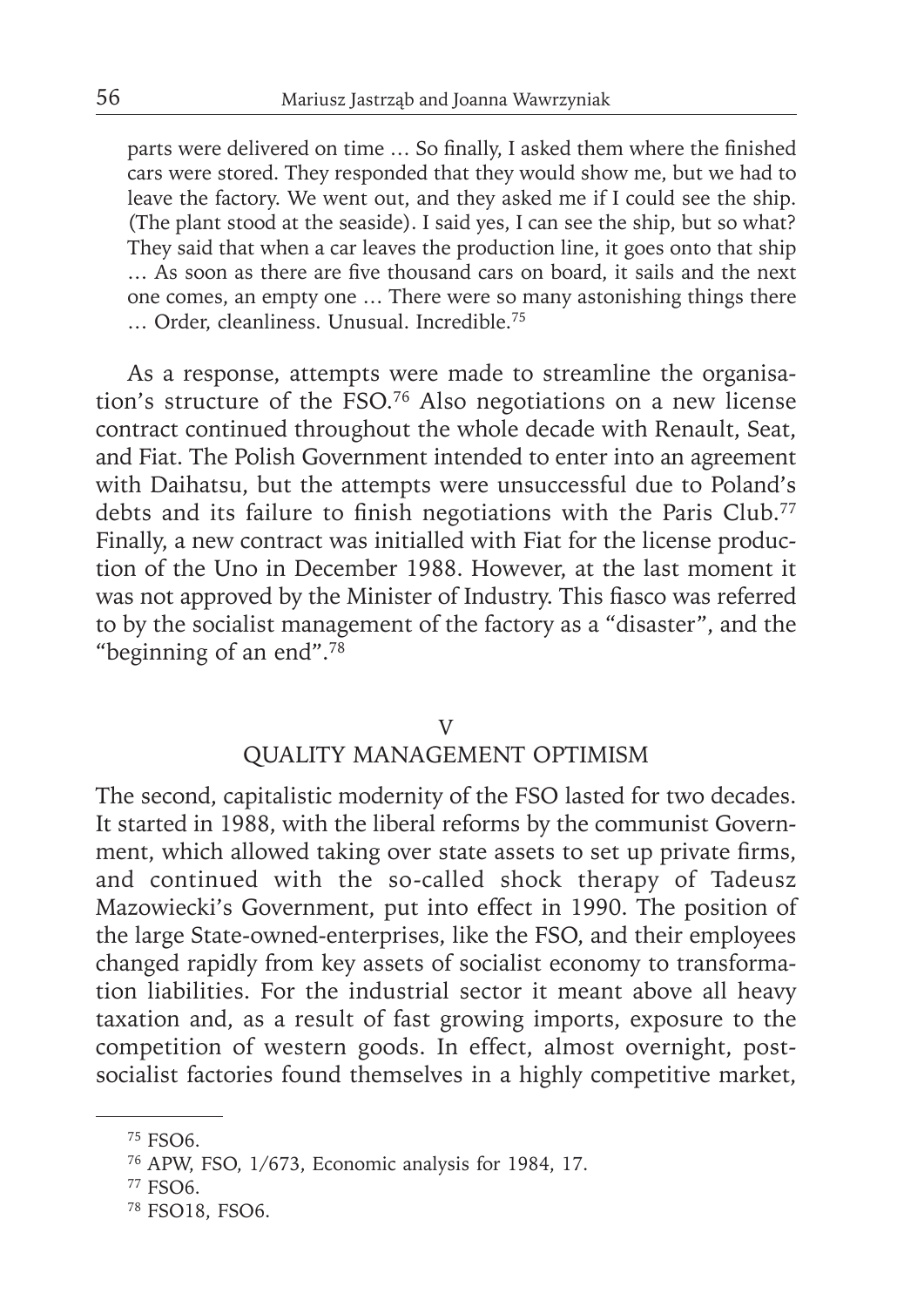the situation they needed to face with depreciated machine stock, poor quality of goods, and the lack of marketing know-how. The situation was further complicated by conflicts between the members of the old elite and those Solidarity activists who accused the Party's *nomenklatura* of misappropriating State assets. In effect, former directors were often dismissed and members of technical and engineering staff promoted to managerial positions.

In 1990, over 80 thousand cars were produced by the FSO. The following year, however, sales fell, the production had to be reduced,79 and, finally, the factory had to cease operation due to accruing debts, $80$ insufficient demand, worn out machinery, and problems with payments to suppliers. The public discourse around the FSO was extremely unfavourable. The media demanded cheap, well-built cars, and argued that the times of 'State philanthropy' in the automotive industry had already been gone for good.<sup>81</sup> Economic analyses drawn up by the FSO management emphasised external factors as the causes of factory's difficulties: tax regulations imposed on State enterprises, hyperinflation that caused prices of the parts ordered from contractors to rise; customs and anti-monopoly policy of the State which enabled, in 1991 alone, the import of ca. 350,000 cars from abroad; the dollar exchange rate, which made exports unprofitable.<sup>82</sup>

The initial rescue steps taken by the FSO included: setting up spin-offs to which tax regulations imposed on large companies would not apply,<sup>83</sup> attempting to defer tax payments, and exercising pressure on authorities to introduce higher duties on imported cars. In addition to using its bargaining power to bend the existing rules and make external conditions more favourable for the FSO, the factory undertook

<sup>79</sup> Ca. 40,000 cars were manufactured in Warsaw.

<sup>80</sup> APW, FSO, 1/674, Economic analysis for 1991, 18–20. See also Marian Karwas, 'Ile naprawdę kosztuje ten samochód?', *Gazeta i Nowoczesność* (8 Nov. 1990), where the former FSO Technical Director (1971–82) blamed Government policy for deliberate enterprise paralysis.

<sup>81</sup> Stefan Bratkowski, 'Krótko a zwięźle', *Gazeta i Nowoczesność* (15 Nov. 1990). For instance, a former Minister of Industry, Mieczysław Wilczek, referred to FSO products in the TV debate as 'carrion' while the editor hosting the discussion said that, apparently, it is a hard task to 'finish the rat off'. Piotr Ambroziewicz, 'Dobijanie gada', *Prawo i Życie* (27 Oct. 1990).

<sup>82</sup> APW, FSO, 1/674, Economic analysis for 1991, 20.

<sup>83</sup> In November 1990, there were thirteen such companies. See Jerzy Szczęsny, 'Czar czterech kółek', *Tygodnik Solidarność* (30 Nov. 1990).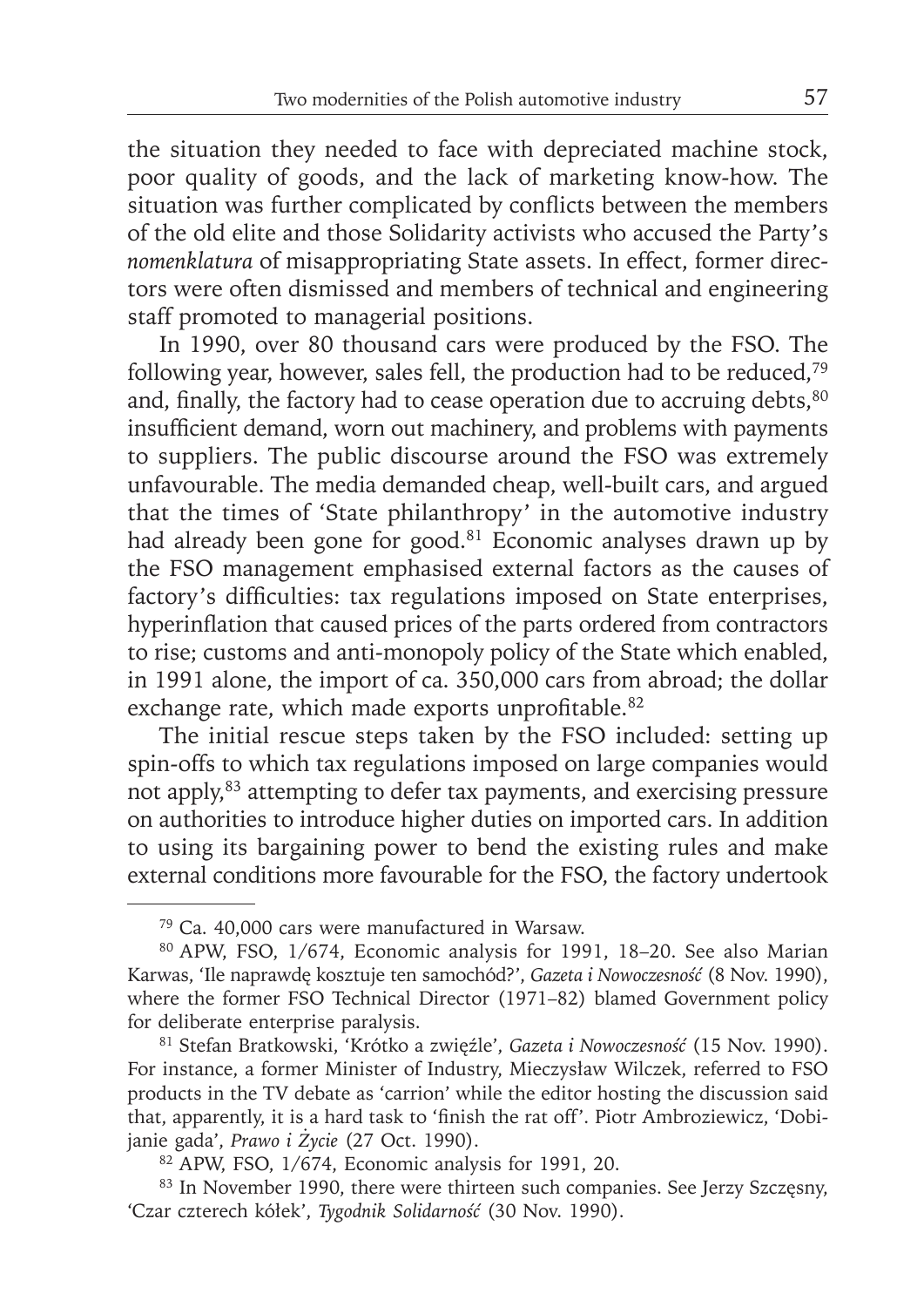intense bottom-up modernisation efforts, and continued looking for foreign investors. In 1991, Andrzej Tyszkiewicz, previously the chief technologist of the company, was appointed the new managing director. The first modernisation measures he introduced were inspired by American examples. He widely recommended his colleagues to read books by Lee Iacocca, an American manager who, several years earlier, had successfully restructured the failing Chrysler group by securing government loans and by launching new car models.84 At the same time, in press interviews, Tyszkiewicz attacked the Government's policies for "killing Polish industry", which won him support of his staff.<sup>85</sup> The new management initiated "the FSO Mission" programme. Its primary objective was to introduce the Total Quality Management (TQM) system – still a novelty in American and European management – which emerged as a response to Asian competition and was based on an ongoing improvement of goods and services.<sup>86</sup> General Motors representatives participated in the implementation of the TQM in the FSO whose crucial element was the adoption of the basic standards of quality for car production under the International Organisation for Standardisation (ISO 9000).

The slogan encouraging staff to participate in the programme called "We have radically changed how we think about quality. Join us".<sup>87</sup> In total, 400 FSO employees took part in training workshops on production control and management in the Juran Institute in the USA, an institution established in 1979, popularising its founder's management theory. Joseph Juran, an engineer and a lawyer, whose theories on management contributed to the exchange of knowledge between the USA and Japan, paid special attention to the key role of managers in the process of planning, managing, and improving

<sup>&</sup>lt;sup>84</sup> In his works published in the times when sales of American cars were dropping, Iacocca emphasized the superiority of American creativity over Japanese diligence. See Lee Iacocca and William Novak, *Iacocca: An Autobiography* (Bantam Books, 1984); Lee Iacocca and Sonny Kleinfeld, *Talking Straight* (Bantam Books, 1988). See also Agnieszka Wróblewska, 'Żerania pożycie z Koreą'.

<sup>85</sup> See 'Bliżej Opla. Rozmowa z Andrzejem Tyszkewiczem, dyrektorem naczelnym FSO', *Przegląd Tygodniowy* (19 Jan. 1992).

<sup>86</sup> See Dunn, *Privatizing Poland*. The author describes the TQM mechanisms in a Polish processed fruit factory. She shows the dehumanisation and alienation aspect of quality management from the perspective of shop floor workers.

<sup>87 &#</sup>x27;Fabryka Samochodów Osobowych na Żeraniu', *Gazeta Wyborcza* (13 May 1999).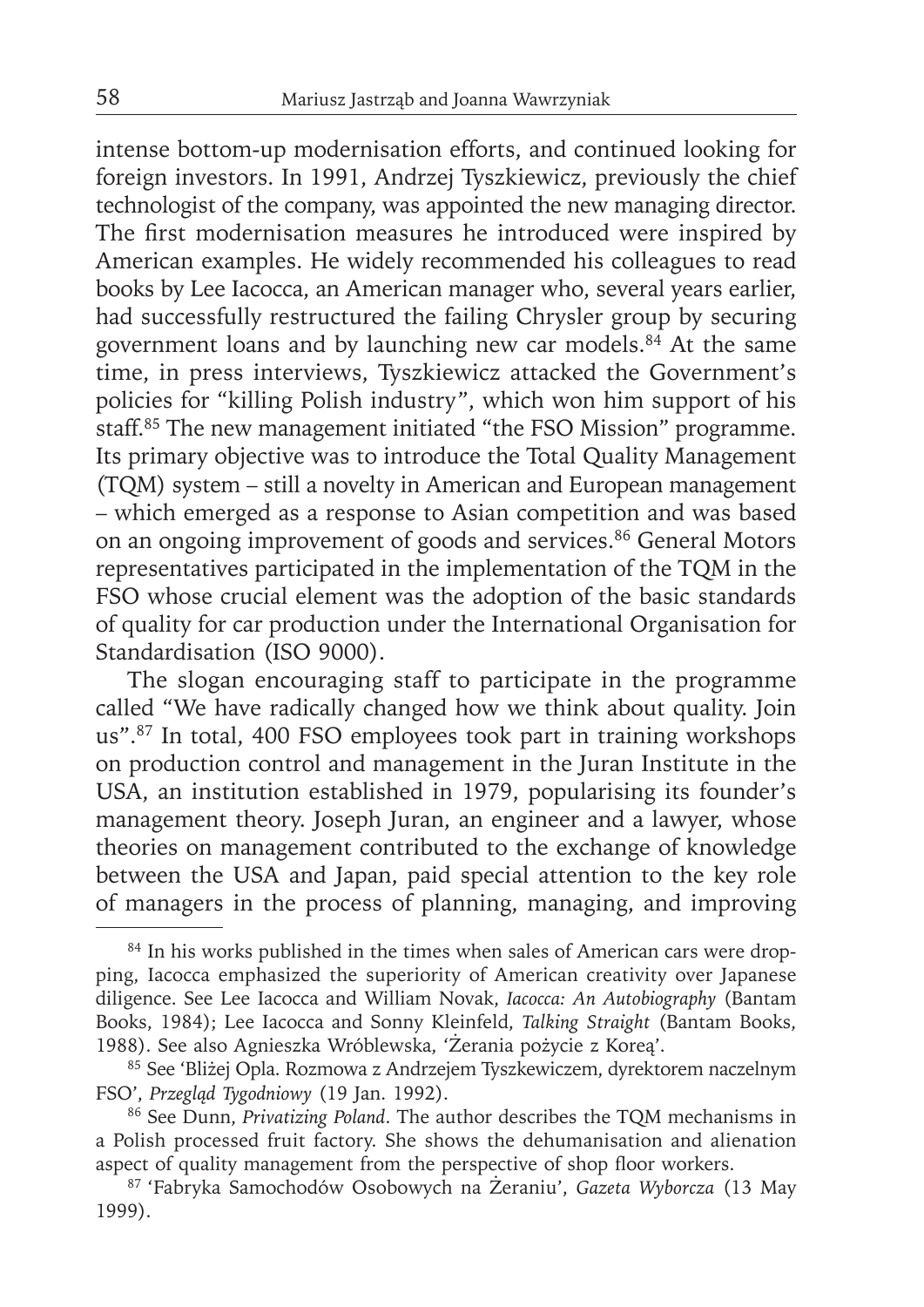production, and was one of the first authors emphasising the economic costs of poor quality.88 FSO employees had mixed feelings about the workshops in the USA. Some of them complained that they gained nothing from them.89 Others praised the training which gave 'incredible results' not only in terms of educational value, but also by boosting their morale and giving hope that this new knowledge might save the factory. But what was particularly important was their experience of the culture of well-planned work at its most basic level. As one of the engineers emphasised:

In our factory, an employee had three tasks and the production line went so quickly that the worker had to run along. In the States, everything was precisely calculated and the production line was moving with a corresponding speed allowing people to do the job smoothly. It was shocking to us. Truly shocking.<sup>90</sup>

As a result of the restructuring efforts, the FSO's situation improved. Two new models of Polonez (Caro and Atu) were introduced. The clients were given the opportunity to select option packages and engine versions.91 The factory also started to seek ways of selling its products more actively. A network of dealers was set up. Leasing deals and instalment plans were made available. The cars were offered for purchase under the so-called Ponzi scheme, which was popular in the 1990s.<sup>92</sup> Although the success proved to be short-lived, in 1994, the Polonez alone had a ca. 33 per cent share of the Polish automotive market.

The most important strategic goal was, however, to find a foreign investor.93 Negotiations were taking place between the Ministry of

<sup>88</sup> Joseph M. Juran, *Architect of Quality: The Autobiography of Dr. Joseph M. Juran* (New York City, 2004).

<sup>89</sup> FSO16.

<sup>&</sup>lt;sup>90</sup> FSO5.

<sup>91</sup> Boniecki (ed.), *Opowieść o FSO*, 126–8.

<sup>92</sup> APW, FSO, 1/674, Economic analysis for 1991, 14. The key element of the system was that clients formed self-financing groups and before they could receive a given product, they had to start paying for it in instalments. Withdrawing from the system was difficult, and was connected with contractual fees and extra costs. The Ponzi scheme was later made illegal.

<sup>&</sup>lt;sup>93</sup> Supreme Audit Office (*Najwyższa Izba Kontroli* [hereinafter: NIK]), Postcontrol report 1998, 22.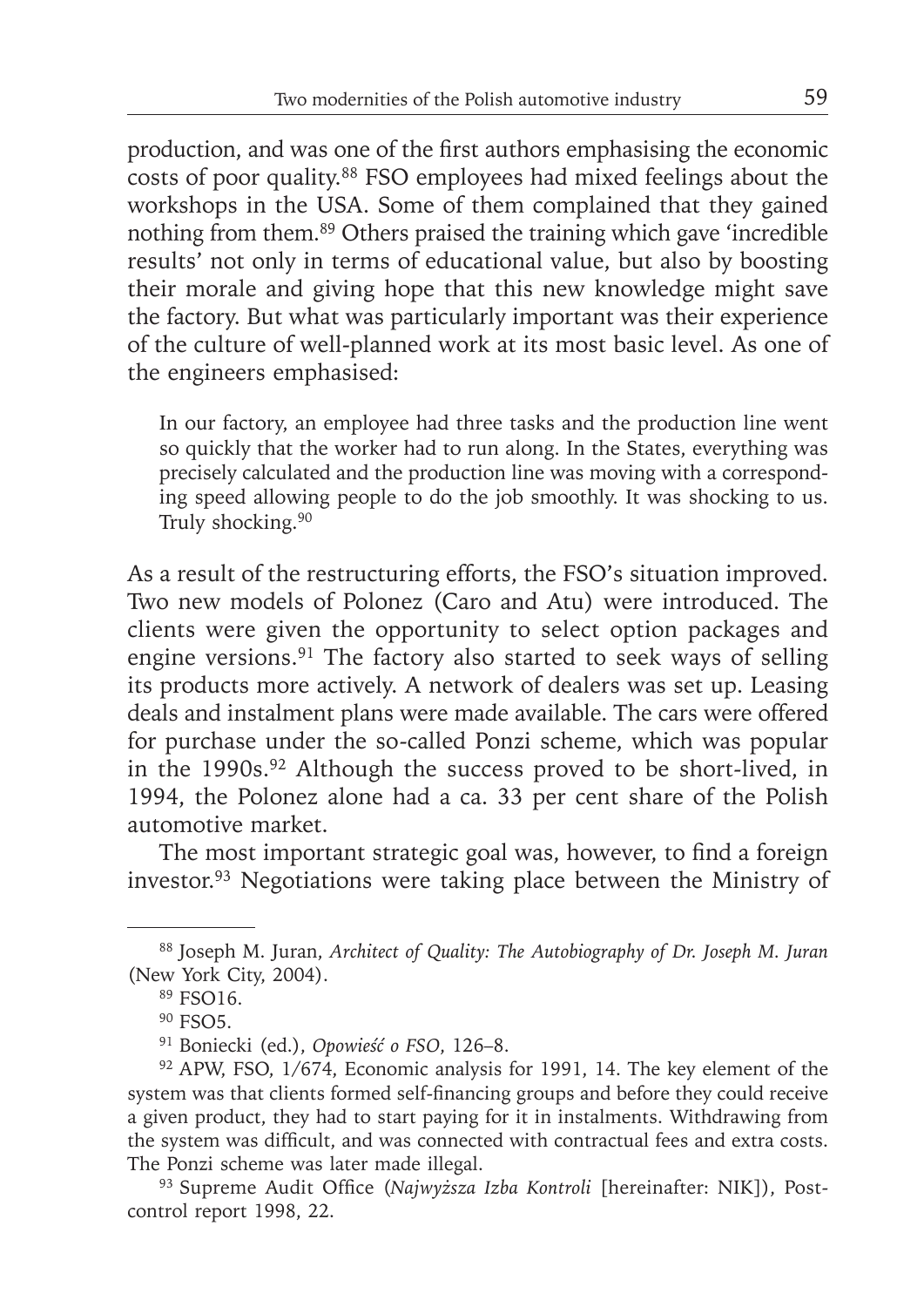Industry, the FSO management and the largest global automotive market players: General Motors, Citroën, Fiat, and Rover. Agreements with GM led to the establishment of an assembly line for the Opel Astra. Contracts for engines to be installed in the Polonez were concluded with both Citroën and Rover.<sup>94</sup> Eventually, in 1995, a decision was made that the Daewoo corporation would become the new owner of the FSO. At that time, Korean chaebols were looking for cheap labour and new markets in developing countries and in Eastern Europe.95 In 1994, Daewoo purchased Automobile Craiova in Romania, and in 1998, shares in the Czech Avia. The Korean investor offered to the Polish Government more favourable conditions than its Western competitors. It undertook to contribute ca. 1.5 billion dollars to the joint venture company within the following six years, to modernise the major FSO product of that time, the Polonez, and to launch the production of new car models (by 2001, Żerań production was to reach 500,000 cars). A social package agreed on with the trade unions guaranteed that the employment level and employee privileges would be maintained for three years. In return, the trade unions committed themselves to refrain from strikes for five years.<sup>96</sup>

Following the agreement with Daewoo, there commenced a procedure typical at that time of privatisation processes involving foreign investors. The State enterprise was quickly liquidated (within six weeks) and instead a sole-shareholder company of the State Treasury, the FSO Motors, was established with the Korean corporation entering into the company less than a month later. In March 1996, a ceremonial inauguration of the Daewoo-FSO Motor Company took place. The parent factory in Warsaw employed 10,000 people at that time, with another 10,000 working in the FSO subsidiaries in other locations. The first years of Korean presence in Warsaw was a time of investments, modernisation of machinery stock, introduction of new production methods and safety standards, both in the workplace and in the manufactured cars. This helped the FSO strengthen its position in the Polish automotive market. In 1998, the company ranked second in the country in the number of passenger and commercial vehicles sold (Italian Fiat ranked first). In the peak year, 1999, the production

<sup>94</sup> Boniecki (ed.), *Opowieść o FSO*, 132.

<sup>95</sup> Judith Cherry, *Korean Multinationals in Europe* (Routledge, 2001), 147.

<sup>96</sup> NIK, Post-control report 1998, 25–6.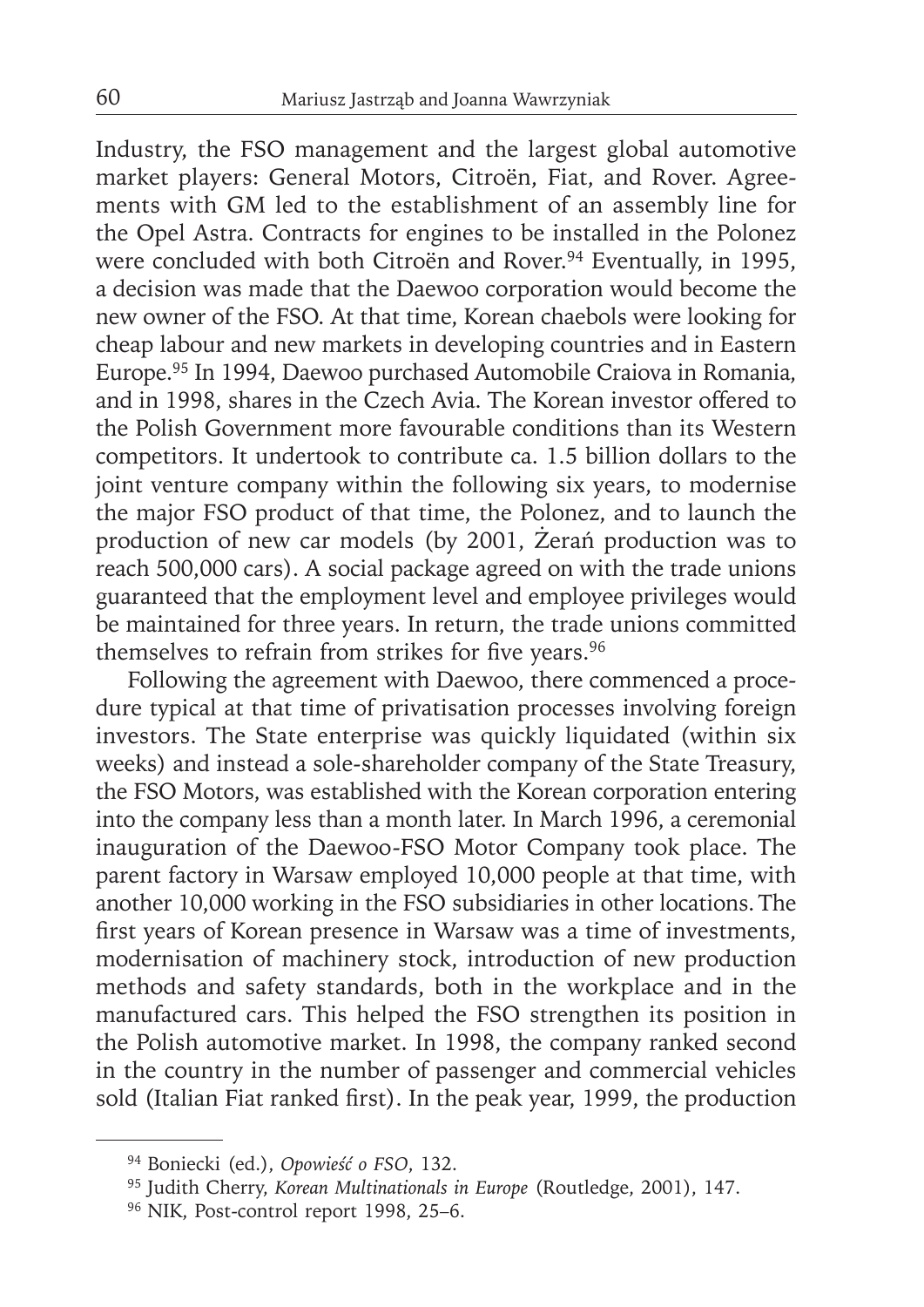exceeded 200,000 cars, while its share on the national market reached 28 per cent, even though the sales of the majority of the models (Tico, Polonez, Espero, Nubira, and Leganza) was dropping. Only the Matiz and Lanos models recorded sales growth.97

The Asian owner was at first welcome by some of the FSO employees. The collective agreement was remembered by the trade union members as one of the best in Poland.98 Salaries at the FSO were higher than the average in other large industrial plants in Warsaw. Changes introduced by the Koreans concerning safety matters, workplace layout, and the factory's material resources were generally perceived as positive. Recalling those times, employees often contrasted the dirt and mess of the socialist times with the order introduced by Daewoo: "They put everything in order and taught us what it should look like."99 The story of repainting the factory premises several times to get the right colour became a part of organizational memory of the FSO.100 The factory became clean and far better computerized.

However, attitudes towards the new employer varied, mostly depending on education, gender, and the factory department. Workers and employees of such divisions as warehouses or auxiliary facilities under liquidation felt disrespected. Moreover, women complained about sexism in Daewoo corporate culture.<sup>101</sup> On the other hand, engineers were the most privileged group of employees. Koreans combined a meritocratic and autocratic management style with a participatory formula, and this suited the Polish high-level specialists. A design engineer, previously managing the Research and Development Centre of the FSO, emphasised that they were "cherished more" than other divisions in the factory as Daewoo had "greatly valued both construction design and developments in science".102 Engineers appreciated that they finally had access to global technical expertise and could improve their qualifications. The expansion of Korean chaebols relied on the acquisitions and then perfection of Western licenses. One of

<sup>97</sup> Archive of the Ministry of Treasury (*Archiwum Ministerstwa Skarbu Państwa* [hereinafter: AMSP]), Report on the Daewoo-FSO group activity 1 Jan. – 31 Dec. 1999.<br><sup>98</sup> FSO11.

<sup>&</sup>lt;sup>99</sup> FSO11.

<sup>&</sup>lt;sup>100</sup> FSO21, FSO13.

<sup>101</sup> FSO15, FSO20, FSO21.

<sup>102</sup> FSO3.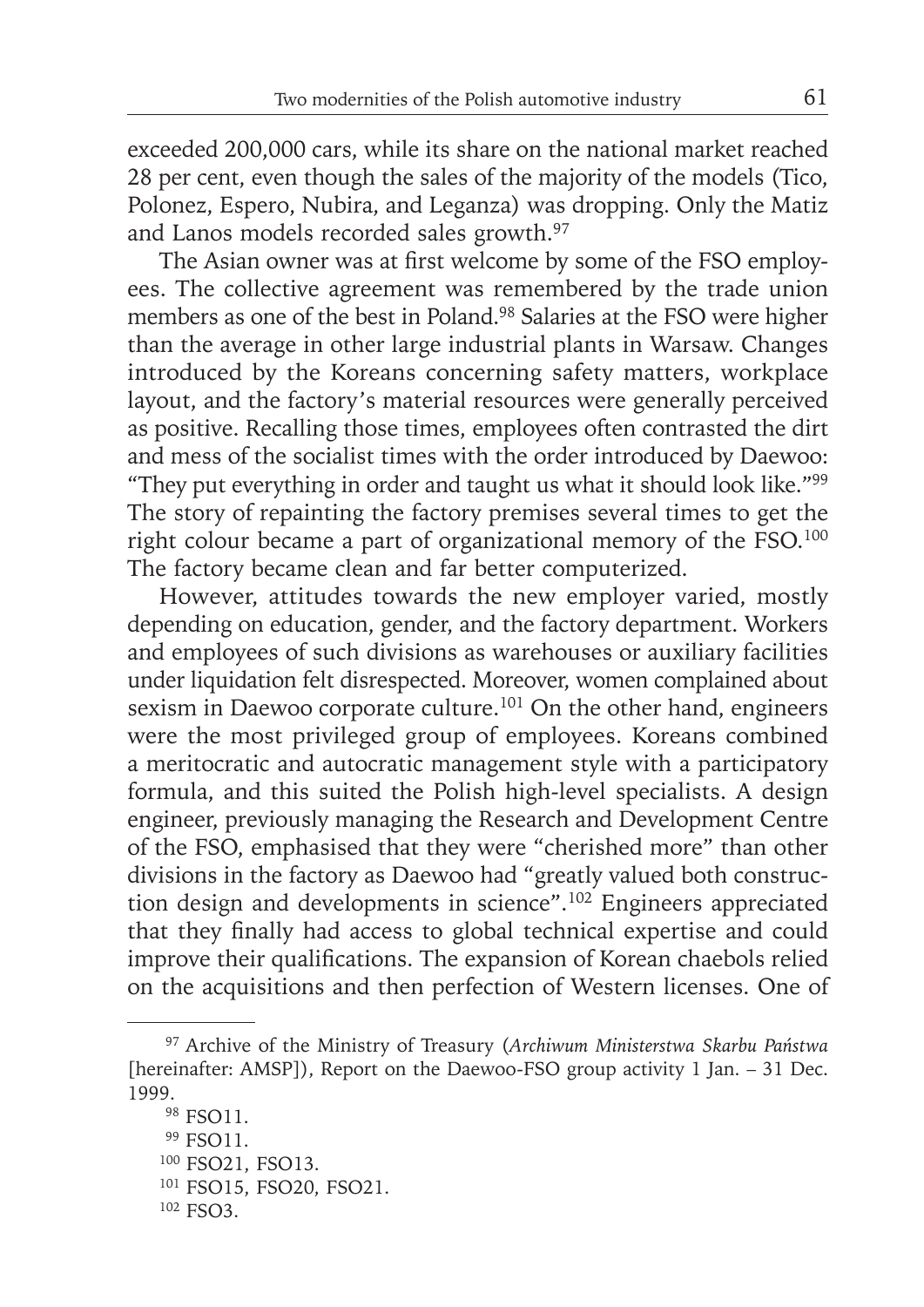the engineers emphasised this, understandingly, as a development strategy which Poland was previously lacking.

We saw for the first time how to design cars properly. We received procedures which they had taken several years earlier from Opel, from which they had purchased a license. And this was, as I saw it, their solution, within 10 to 15 years they had done more than we had since 1967. They took licenses with a higher degree of technology, with more procedures and they strived to develop the system so as to reduce the time spent on design as much as possible.103

The price the socialist engineers paid for that expert knowledge was the lack of agency and resourcefulness which they used to have previously. From constructors with ambitions to work independently on an original, Polish car design, they turned into dependent, peripheral subcontractors on the global market of advanced engineering skills. Although the FSO staff went already through quality training under previous management, the programmes introduced by the Koreans amounted to a civilizational mission. Slogans present across the production premises insisted: 'do it right the first time'. The management wore company sweatshirts with the emblem NCC – New Car Concept.<sup>104</sup> The Initial Quality Study principle facilitated the identification of defects that could create a nuisance for car users as early as the production stage.105 Almost 600 persons (managers and qualified workers) were enrolled in the 5S Practices programme in Warsaw. The five 'S' stood for: sorting, setting in order, shining, standardising, and sustaining.<sup>106</sup> To instil these values in employees, competitions were announced<sup>107</sup> along with a special action – 'My Machine' – where each FSO manager had to select a machine from the production line to take special care of. For a period of several weeks, the manager was responsible for its maintenance and had to

<sup>103</sup> FSO3.

<sup>104</sup> Wróblewska, 'Żerania pożycie z Koreą'.

<sup>&</sup>lt;sup>105</sup> AMSP, Daewoo-FSO sp. z o.o. Management Board report on its operations in 1996 along with the line of action for 1997.

<sup>106</sup> AMSP, Daewoo-FSO sp. z o.o. Management Board report on the activity of the Company in 1996 along with the line of action for 1997.

<sup>&</sup>lt;sup>107</sup> There were attractive prizes to win in the competitions. The team of the press shop was awarded a five-day trip to Paris and London and a colour TV set for winning an innovation contest.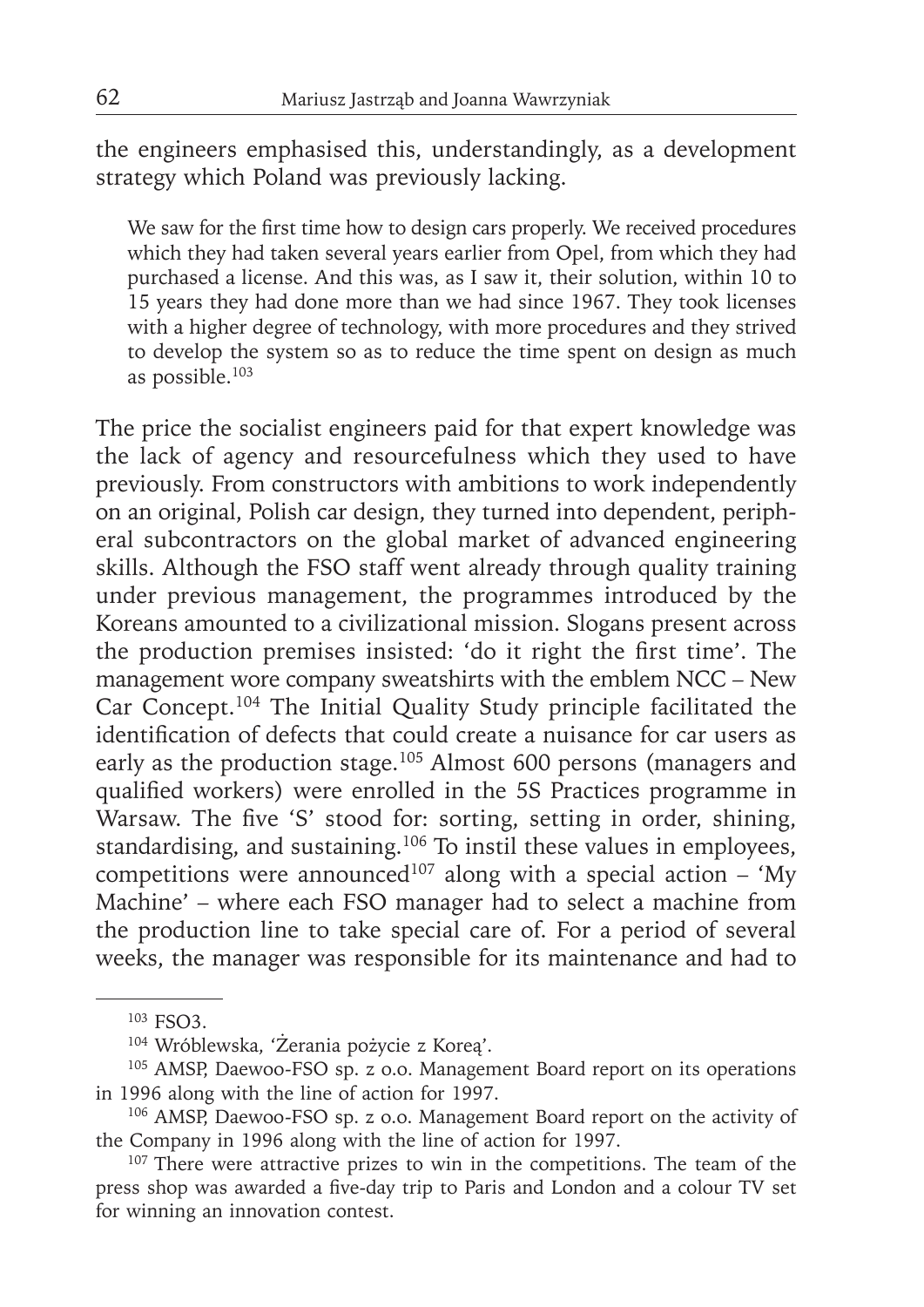clean it, wash it, and paint it in the presence of shop floor workers.<sup>108</sup> Quality was expected to rise along with efficiency. Almost 400 medium and higher-level employees participated in the 'School of Innovation' programme and training workshops run by the Korean KMA company's employees. Their aim was to solve problems coming from ineffective organisation of work.

One of the engineers underlined that: "This striving for quality, this urge to eliminate defects, was going on all the time, constantly, and at each stage. So, it became almost a kind of religion. So that's why nobody concealed any defects".109 Quality problems were the subject of ongoing discussions and consultations with lower level employees. They were referred to as a 'circus' or a 'craze' by some workers.<sup>110</sup> Others appreciated them: "One may say that this was the first time we understood concurrent engineering, namely, involving the last one in the production line to make them feel connected with the process from the beginning. It was practical and facilitated rapid design development".<sup>111</sup>

Indeed, the number of defects in the Polonez quickly dropped fourfold. Between 1995 and 1998, the average number of man-hours spent on the production of a single Polonez dropped from 67.5 to 42.5.112 In 1997, the FSO launched the production of three new models: the Lanos, Nubira, and Leganza. This was for the first time in the history of the automotive industry that one company had introduced three models to the market simultaneously, each one in a different segment.

The new organisational culture of greater commitment to the workplace than ever before led, however, to conflicts, even among the highly skilled specialists who profited from it. Socialist organisation of work, based on the necessity to fulfil the production plan and on the piece-rate pay method, taught employees to do their duties swiftly and hastily. Koreans spent much more time at work. "They did everything slowly, calmly. Even during meetings, issue after issue was discussed slowly …"113 However, Korean specialists did not dedicate

<sup>108</sup> Wróblewska, 'Żerania pożycie z Koreą'.

<sup>109</sup> FSO3.

<sup>&</sup>lt;sup>110</sup> FSO9.

<sup>&</sup>lt;sup>111</sup> FSO3.

<sup>112</sup> AMSP, FSO achievements in 1998.

<sup>113</sup> FSO7.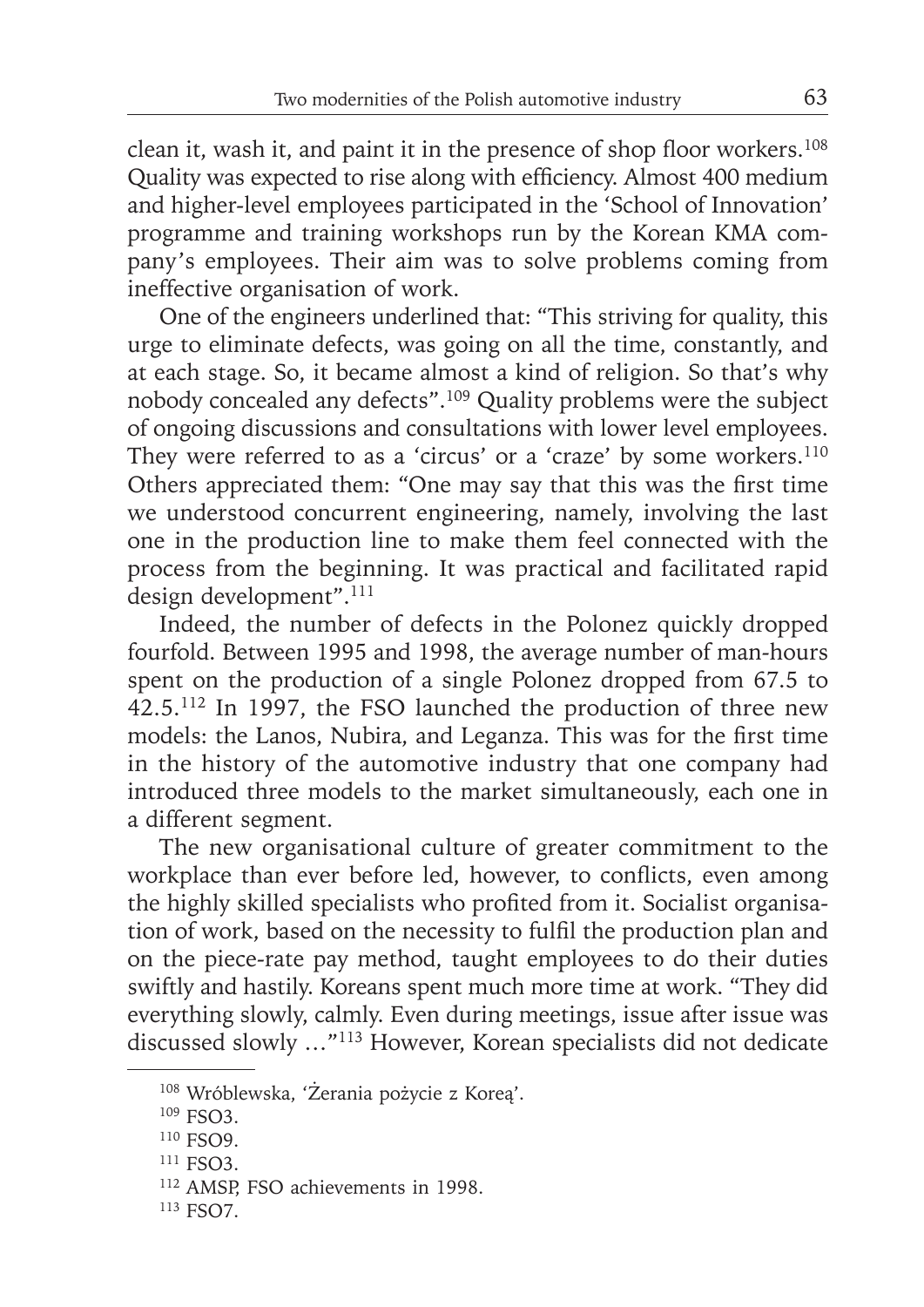all the time spent in the workplace to the performance of their duties. They also rested in the factory. Meanwhile, Polish FSO employees strictly separated their work from no work, and thought that the presence of Koreans shattered the 'family atmosphere' at the FSO.<sup>114</sup>

Especially the ideas of introducing morning exercises, overhauling machines during holiday breaks or setting out the time for lunch break (and thus extending the working time) faced successful resistance from the Polish staff.<sup>115</sup> The quality of the canteens in socialist times had been so bad that people were used to eating at home:

They wanted to introduce lunches … We were taught differently: What do you mean, a lunch? A meal should be eaten at home with your family, shouldn't it? … And they kept going to the bar for lunch and returning to work after lunch. And left the factory after 8 p.m., or later.<sup>116</sup>

As an act of protest, many Polish employees started going out for lunch at the time when production-related meetings were supposed to be held. Not surprisingly, Daewoo quickly withdrew this change. In addition, trade union members were of the opinion that the managers demanded more from Polish workers than from their Korean counterparts. The situation led to tensions and caused ethnic segregation: "The situation was like this: the glazed rooms where Koreans could rest were made opaque, so we could not see what these Korean workers did there during their breaks; and we had to work at that time".117 Cultural differences between Poles and Koreans were soon to be used when the guilty of the enterprise's bankruptcy were sought.

#### V

## SUDDEN DECLINE

Despite modernisation and production improvements, as early as 1998, the company started to have financial problems. Initially, they were caused by the Polonez, described in the FSO's internal documents as a 'necessary burden': the privatisation contract required Daewoo to continue its manufacturing until the end of 1999, but the

<sup>&</sup>lt;sup>114</sup> FSO17.

<sup>115</sup> FSO7.

<sup>&</sup>lt;sup>116</sup> FSO11.

<sup>&</sup>lt;sup>117</sup> FSO7.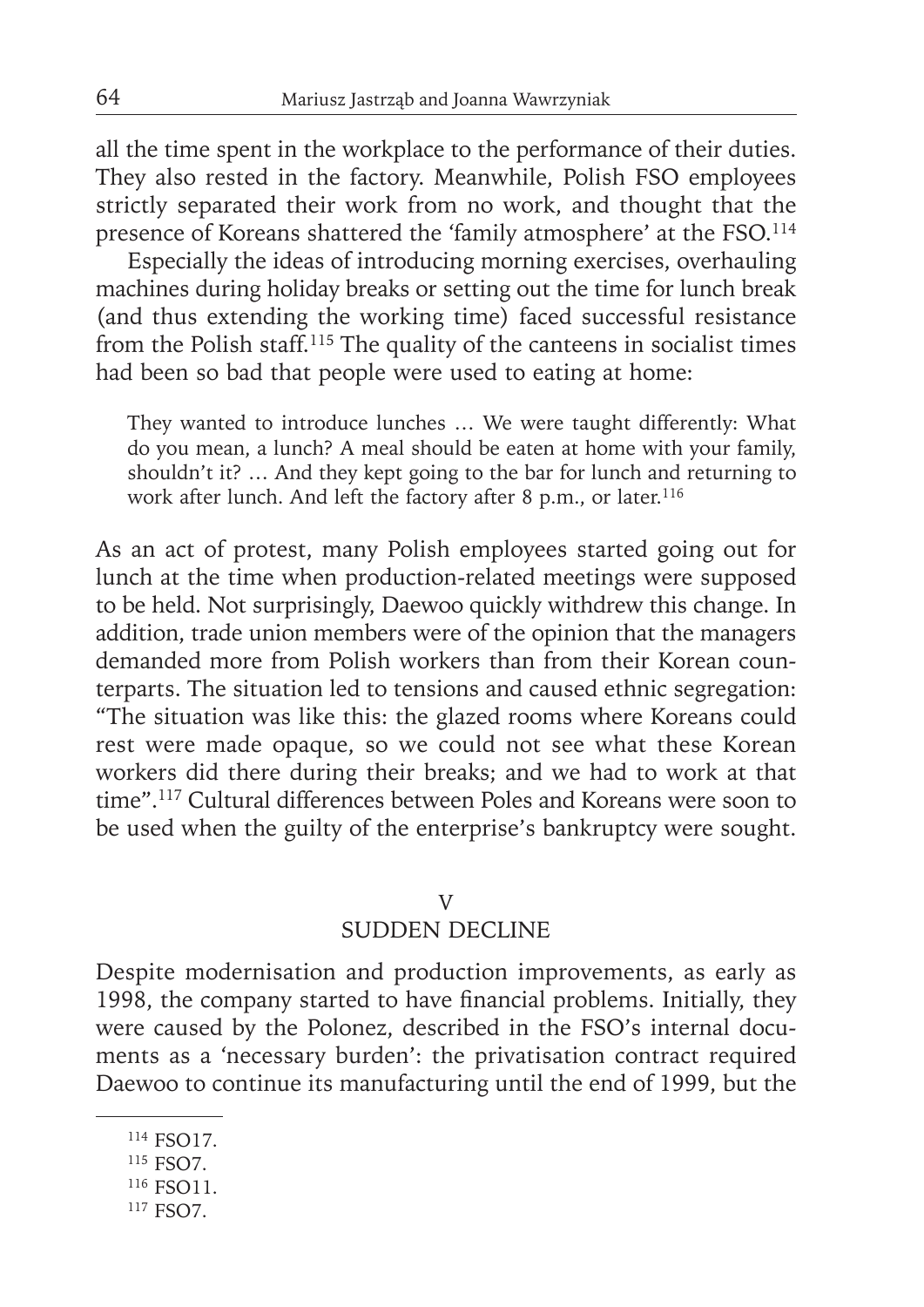decline in demand made its production unprofitable.<sup>118</sup> The Polonez was a product targeted at those low-income customers who, when making their decision on a car purchase, often chose a second-hand car. Even though the new model from FSO, the Lanos, was exported to the Czech Republic, Slovakia, Slovenia, and Hungary, the financial situation of the company was not particularly sound.

The major source of the FSO's problems were, however, the problems of its parent company. Daewoo's global expansion had started when the Korean Government protected them, like other chaebols, against external competition in the domestic market and offered various mechanisms supporting exports. In the 1990s, however, Korean economic policy liberalised and Daewoo had to cope with competition in a more open market. The company continued its ambitious investment programme, financed with bank loans. Decisions on granting loans were made by Korean bankers under political pressure or as a result of personal connections. Capital was still easily available because foreign investors were eagerly putting their funds in the markets of the South-East Asian countries, but not all initiatives were sound. Banks accumulated a bad loan portfolio. The external debt of companies and governments was also growing. When, in 1997, a rapid outflow of investors from the Asian market was recorded, the crisis backfired in Poland.<sup>119</sup>

At the end of the second year after the FSO was acquired by Daewoo, employees became aware of the changes planned by their Korean managers to 'streamline' employment. In August 1998, trade unions' representatives from the FSO sent a strongly-worded letter to the management. They were concerned about the concept of restructuring the company by forming small spin-off companies. The employment decreased by over 2,800 persons. Auxiliary business processes, such as maintenance and minor repairs, cleaning, waste management, transport and communication, security and management of holiday centres were sourced out.120 In September 1998, trade unions fearing

<sup>118</sup> Parts for the Polonez were produced by the FSO subsidiaries across Poland, thus their operation and employment was dependent on orders from Warsaw.

<sup>&</sup>lt;sup>119</sup> Yoon-Dae Euh and Jay Hyuk Rhee, 'Lessons from the Korean Crisis: Policy and Managerial Implications', *Long Range Planning*, xl (2007), 431–45; Dong-Jae Kim, 'Falls from Grace and Lessons from Failure: Daewoo and Medison', *Long Range Planning*, xl (2007), 446–64.

<sup>120</sup> AMSP, Daewoo-FSO Group report on the activity in 1998. Report for 1 Jan. – 31 Dec. 1998, 4.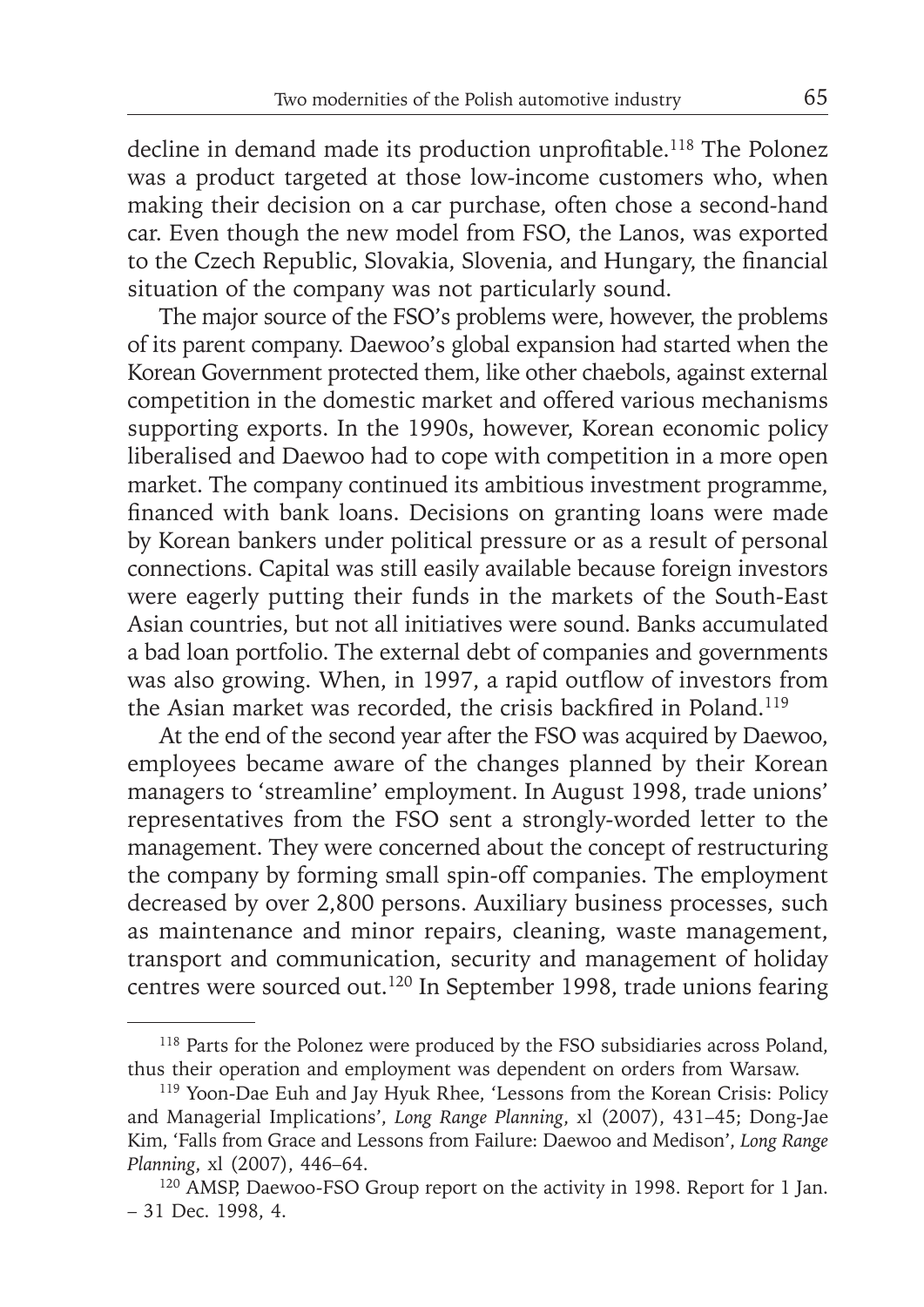a new wave of layoffs sent a letter to the State authorities in which they expressed their concerns about the way the Koreans managed the factory: "Despite our respect for cultural differences, we cannot help but come to the impression that the management of our company, since its very establishment, has been an enemy of the employees' representatives, namely the trade unions, disregarding at the same time the real problems which underlie our activity".<sup>121</sup> In response, the Government reminded Daewoo about the provisions of the privatisation contract but took no further actions. A year later, when the protection period ended, employment in Daewoo-FSO companies was reduced from ca. 14,500 to ca. 9,400 persons, i.e. by  $34$  per cent, with the procedure of collective redundancies bypassed. The trade unions in the FSO, once again turned to the Minister of State Treasury, reasoning that "it is politically and morally unacceptable for any foreign capital … that has received various privileges in our country to treat Polish people like native, hired labour force, necessary only in the pursuit of foreign companies' own, global interests".122

However, the factory was to face far greater difficulties. In 2000, Daewoo went bankrupt. The automotive part of the Korean company was ultimately acquired by General Motors. The Daewoo-FSO Motor was still operating in Poland, but the following years brought recession in the automotive sector, and Polish banks refused to finance operations of the company and began to collect their debts. This entailed further layoffs and final termination of the Polonez production. In 2003, the Koreans withdrew from managing the company and the State Treasury regained control. Over time, the company received loan guarantees from the Government and the Minister of Finance decided to write off its tax arrears. These decisions, along with accession negotiations between Poland and the European Union, caused the European Commission to impose a production limit of up to 150,000 cars annually as a penalty for public aid.

In 2005, a new foreign investor was found, the Ukrainian AvtoZAZ company, associated with Daewoo, which took over 20 per cent of the FSO shares and sustained the company's liquidity for some time. In 2006, AvtoZAZ signed a license contract with General Motors to produce a brand-new car, the Chevrolet Aveo. To produce the Aveo,

<sup>121</sup> AMSP, Trade union's letter to Emil Wąsacz, Sept. 1998.

<sup>122</sup> AMSP, Trade union's letter to Emil Wąsacz, Feb. 1999.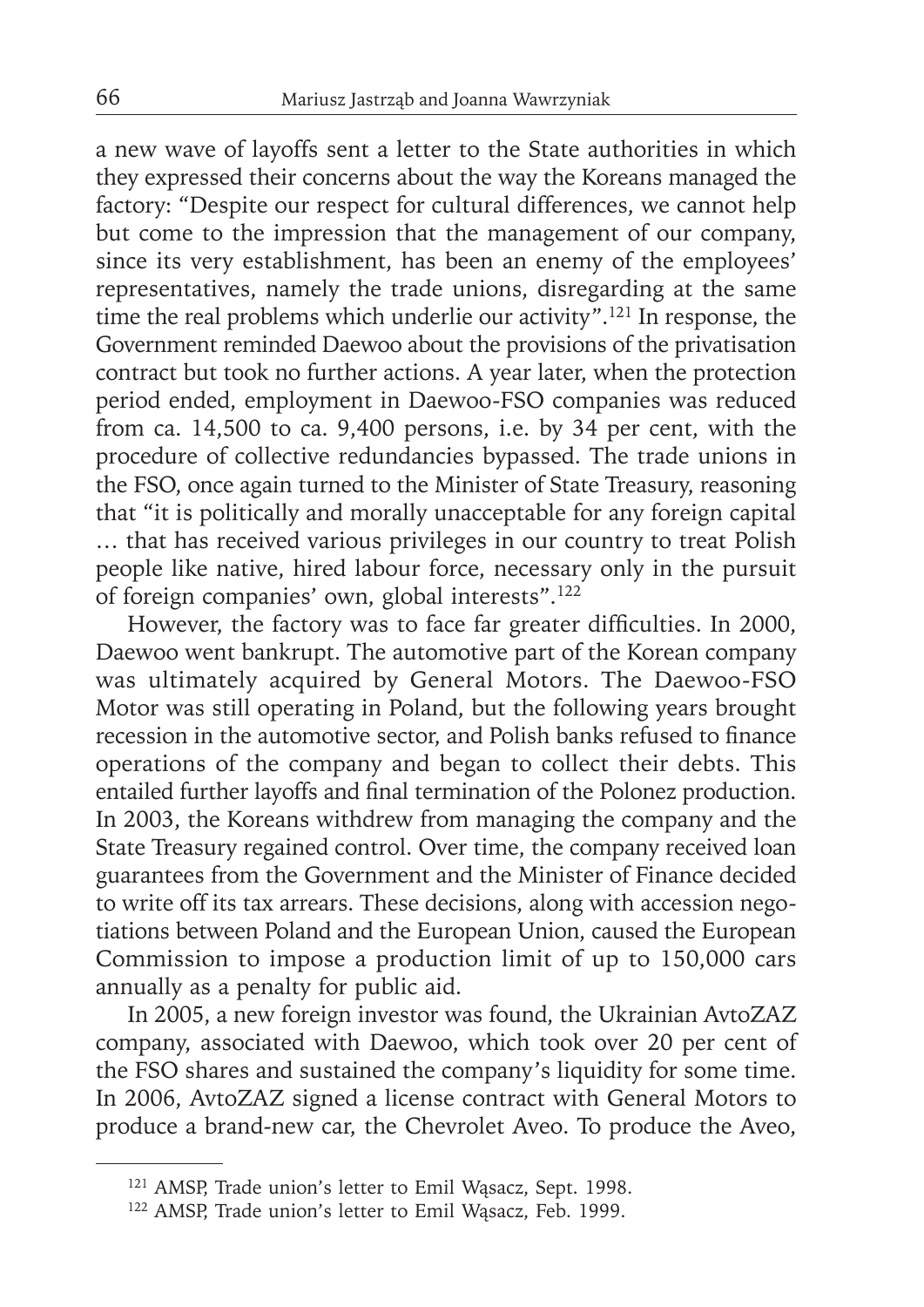a new company was formed, whose shareholders were the FSO and GM. In 2007, the FSO, for the last time, recorded rapid production rate growth. The company achieved over a 20 per cent share in the domestic car production in Poland – the Lanos made up 98.1 per cent of this – but as a result of the European Commission's decision to cap production, the Lanos was to be slowly phased out in favour of the Aveo. It was expected that in the following years, General Motors would acquire all the FSO shares and establish a European centre for the production of the Chevrolet in Warsaw. However, there were problems with the sale of cars because of the global crisis. The implementation of the Treaty on Free Trade between the European Union and South Korea was the final nail in the coffin for the  $FSO$ . GM decided that it was cheaper to import a new Aveo version from Korea than to produce it in Poland. The FSO experienced production downtimes, and finally, in 2011 the plant in Warsaw ceased to operate. Money to make severance payments for the laid off personnel was acquired from the sale of the land on which the factory stood.

## VII

# **CONCLUSIONS**

The FSO employees identified themselves with the factory even when the plant failed. Recollections of the past arouse strong and mixed emotions, such as the sense of loss, betrayal, regret, bitterness, and nostalgia: "We meet one another on the occasions of the factory's celebrations … we barbecue, drink beer, exchange views, recall the old times and regret that nothing remains of such a decent company", said one of the members of the Former FSO Employees Club when asked about his pastime.123 Facing the necessity to explain why the factory collapsed in the end, the post-socialist managers and engineers point to ill will and indolence of external decision-makers. Evaluating in retrospect the contract with Daewoo, some of them argue that it was a mistake. They indicate the strategic weaknesses of the Korean partner, namely, the lack of financial stability; the use of technologies acquired from the Japanese or Americans along with limited capability to launch new car models based on their own, original designs; the dependence on German car styling; lower quality in comparison

<sup>123</sup> FSO23.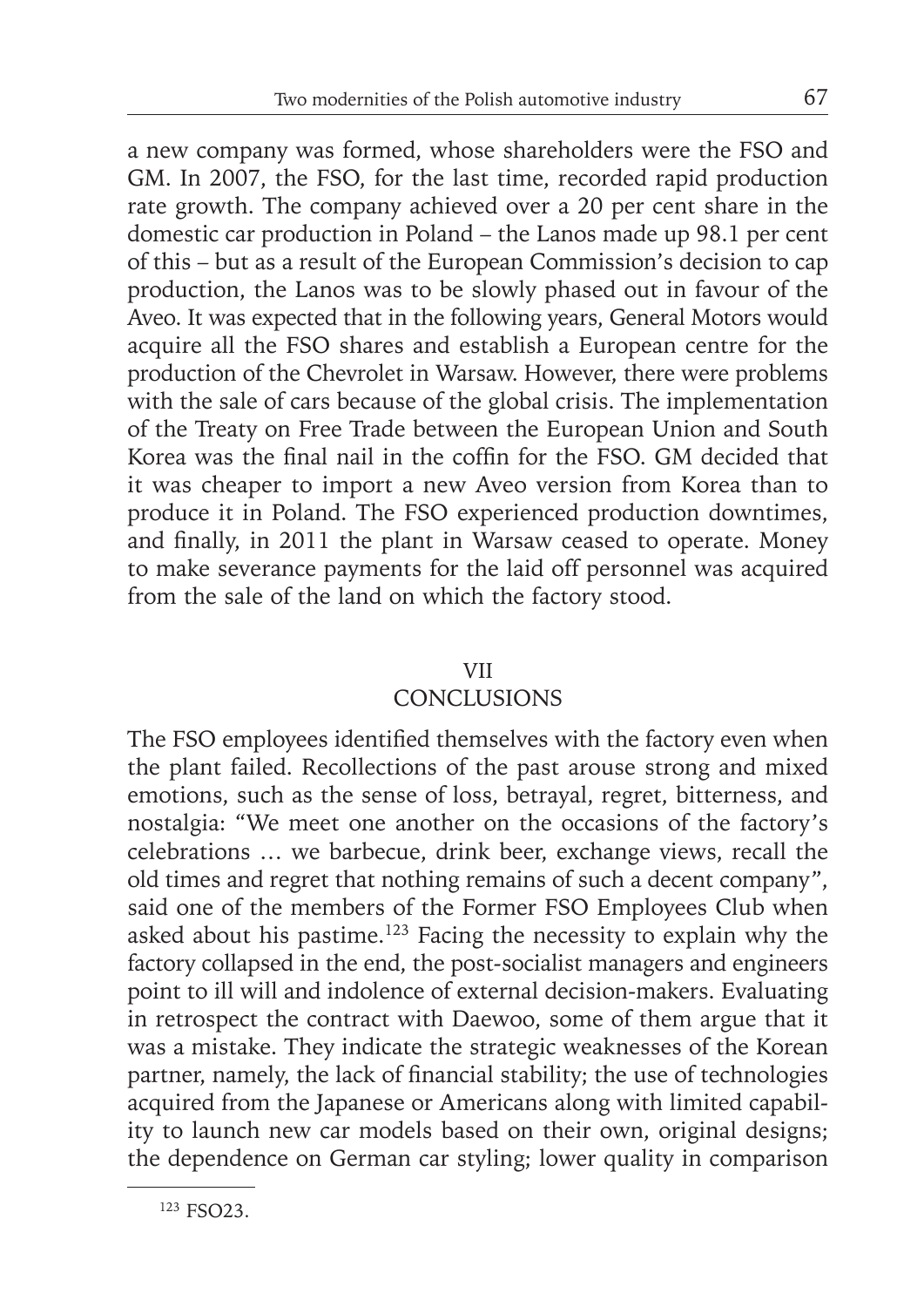with cars by Japanese manufacturers; and the Korean management, who failed to respect local customs.<sup>124</sup>

However, the Polish State could have done worse than sign a contract with Daewoo in 1995. At the time, Daewoo, with its expertise on how to restructure companies in trouble, experience of operating on emerging markets, and specialisation in lower and medium-class car production, seemed to be an investor who gave hope to transform the FSO into a global car manufacturer. After all, Daewoo was a symbol of the Korean path from backwardness to modernity. It participated in the fulfilment of the economic plans of the Korean authorities and benefited from them. It was deemed to be too big to fail. According to all the rules that seemed to prevail in the global economy, it should have not go bankrupt, however, it did fail, along with its Polish subsidiary.

In general, over the past sixty years, the modernity of the FSO remained peripheral. Its first wave brought technological and organisational advancements that were to enable the production of cheap cars for the masses. The second wave was far more complicated because it involved rapid adaptation to market-oriented mechanisms and to quality management by means of ownership change. On the whole, however, the factory developed under the conditions of growing inadequacy in comparison with the dynamic automotive global industry. It was a recipient of outdated technologies, a provider of cheap labour, and, after 1989, it facilitated entry into new markets for international corporations without protection against the flexible rules governing the global economy.

For the specialists from the FSO, the history of the factory is, however, a story of overcoming the challenges posed by modernity. Engineers and managers demonstrate in their recollections that they passed modernization tests and that they had enough expertise and knowledge to adapt to the changing environment. Even though the image of FSO emerging from their stories and archive documents shows an insular modernity (advanced technologies were brought to the factory, but the elements of the old organisational culture remained unchanged), the experience of this modernity – brought up in the recollections to this day – is very much real. Seen from this perspective, the FSO had a significant and lasting impact on the

<sup>124</sup> Nikołaj Kirov and Robert A. Rządca, 'Negocjacje Daewoo–FSO z perspektywy dziesięciolecia', *Przegląd Organizacji*, 1 [792] (2006), 7–11.